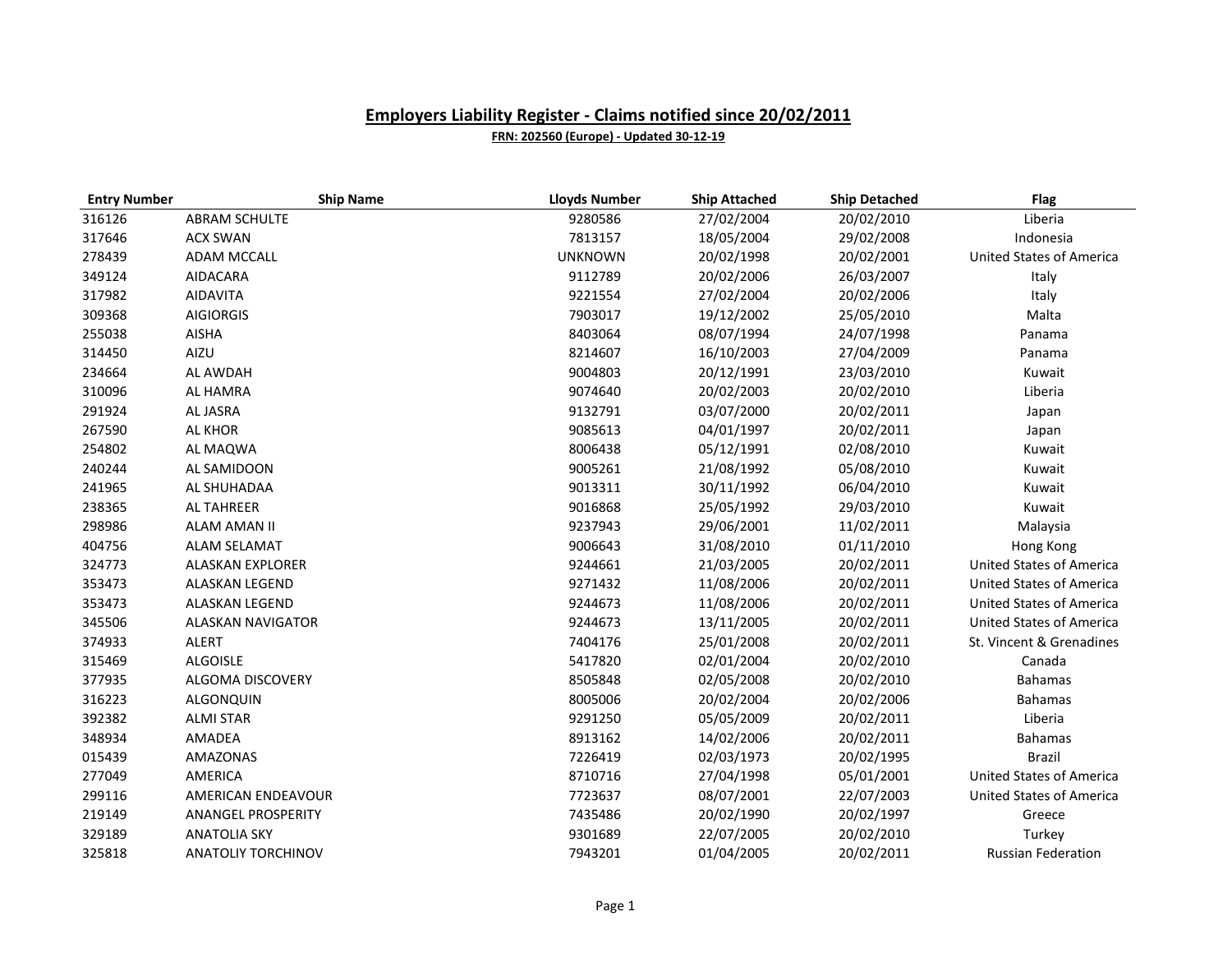| <b>Entry Number</b> | <b>Ship Name</b>        | <b>Lloyds Number</b> | <b>Ship Attached</b> | <b>Ship Detached</b> | <b>Flag</b>                     |
|---------------------|-------------------------|----------------------|----------------------|----------------------|---------------------------------|
| 350918              | <b>ANETTE THERESA</b>   | 9321639              | 31/05/2006           | 20/02/2010           | Isle of Man                     |
| 319983              | ANGEL ARROW             | 9300192              | 29/10/2004           | 16/04/2009           | Panama                          |
| 325855              | ANGELICA SCHULTE        | 9296822              | 21/04/2005           | 20/02/2010           | Liberia                         |
| 310286              | ANGELINA THE GREAT N    | 8412065              | 20/02/2003           | 09/06/2008           | Cyprus                          |
| 243650              | ANKARA                  | 7615672              | 17/03/1993           | 28/12/2004           | Turkey                          |
| 323871              | <b>ANTARES</b>          | 8500680              | 13/12/2004           | 20/02/2010           | Norway                          |
| 299955              | <b>AOTEA</b>            | 7908548              | 29/08/2001           | 01/08/2006           | Panama                          |
| 321153              | APL AUSTRALIA           | 9252254              | 17/11/2004           | 20/02/2011           | Liberia                         |
| 278714              | <b>APL CYPRINE</b>      | 9139725              | 01/02/1998           | 04/05/2009           | Singapore                       |
| 323870              | <b>APL ITALY</b>        | 9252266              | 11/02/2005           | 20/02/2011           | Liberia                         |
| 276183              | APL ORCHID              | 8207898              | 06/03/1998           | 28/10/2010           | Singapore                       |
| 276184              | <b>APL TULIP</b>        | 8207903              | 06/03/1998           | 07/07/2009           | Singapore                       |
| 290085              | <b>APMAN II</b>         | 7631470              | 05/01/2000           | 20/02/2004           | Panama                          |
| 310185              | <b>APOSTOLOS</b>        | 8317150              | 20/02/2003           | 29/09/2004           | Cyprus                          |
| 302809              | ARAMIS                  | 8117081              | 20/02/2002           | 10/09/2010           | Liberia                         |
| 388303              | <b>ARCTIC REEFER</b>    | 8330528              | 09/01/2009           | 14/07/2010           | Panama                          |
| 302810              | ARGOSEA                 | 7402661              | 20/02/2002           | 16/04/2004           | Malta                           |
| 249342              | ARIZONA VOYAGER         | 7392036              | 20/02/1994           | 21/01/2010           | <b>United States of America</b> |
| 299087              | <b>ASHA MIKI</b>        | 7735185              | 18/06/2001           | 21/08/2003           | Malta                           |
| 322874              | <b>ASIAN JADE</b>       | 9293155              | 05/01/2005           | 20/02/2011           | Panama                          |
| 269082              | ASPHALT COMMANDER       | 8101642              | 20/02/1997           | 19/04/2008           | <b>United States of America</b> |
| 290913              | <b>ASUKA</b>            | 8913162              | 20/03/2000           | 20/02/2006           | Japan                           |
| 310373              | <b>ATLANTIC CARTIER</b> | 8215481              | 20/02/2003           | 20/02/2009           | Sweden                          |
| 356925              | <b>ATLAS AMELIA</b>     | 9128441              | 01/12/2006           | 19/07/2007           | Liberia                         |
| 309302              | ATMODA                  | 8908076              | 25/12/2002           | 21/11/2010           | Panama                          |
| 305201              | <b>ATSUTA</b>           | 8214592              | 01/07/2002           | 01/04/2009           | Panama                          |
| 347547              | <b>AUDACIA</b>          | 9305130              | 06/12/2005           | 20/02/2008           | Panama                          |
| 357161              | <b>AURORA</b>           | 9323807              | 09/01/2007           | 18/05/2009           | Italy                           |
| 382910              | <b>BAI LU ZHOU</b>      | 9350654              | 05/09/2008           | 20/05/2010           | Singapore                       |
| 302689              | <b>BALTIC LEADER</b>    | 5172171              | 31/01/2002           | 20/02/2005           | Panama                          |
| 312119              | <b>BALTIC SEA I</b>     | 9261396              | 31/07/2003           | 21/12/2010           | Cyprus                          |
| 309326              | <b>BALTIC TERN</b>      | 8714114              | 31/12/2002           | 06/07/2009           | Isle of Man                     |
| 323774              | <b>BANGA</b>            | 8504870              | 31/01/2005           | 20/02/2007           | Liberia                         |
| 281959              | <b>BARBAROS OKTAY</b>   | 7394254              | 18/12/1998           | 16/07/2004           | Turkey                          |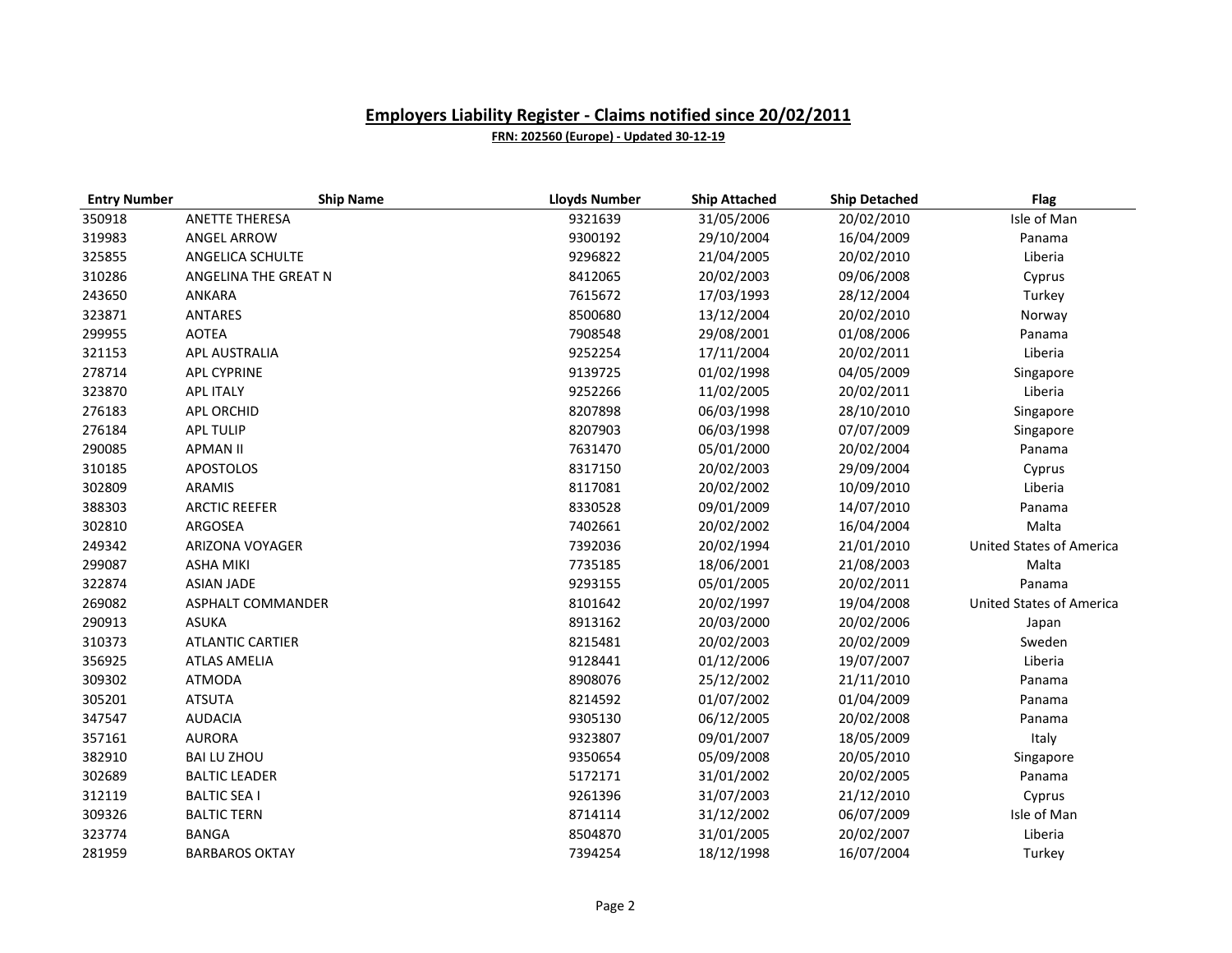| <b>Entry Number</b> | <b>Ship Name</b>        | <b>Lloyds Number</b> | <b>Ship Attached</b> | <b>Ship Detached</b> | <b>Flag</b>             |
|---------------------|-------------------------|----------------------|----------------------|----------------------|-------------------------|
| 281951              | <b>BARRIER</b>          | 9160970              | 18/12/1998           | 16/07/2004           | Turkey                  |
| 300159              | <b>BASIC ARROW</b>      | 9226671              | 16/10/2001           | 25/11/2010           | Panama                  |
| 284138              | <b>BASIC SPIRIT</b>     | 9187734              | 17/06/1999           | 08/06/2009           | Panama                  |
| 023516              | <b>BAURU</b>            | 7357995              | 08/03/1976           | 01/01/2000           | Brazil                  |
| 352913              | <b>BELISLAND</b>        | 9272917              | 28/06/2006           | 06/10/2009           | Panama                  |
| 325619              | <b>BELLAVIA</b>         | 9290440              | 12/04/2005           | 20/02/2009           | Marshall Island         |
| 313382              | <b>BELLONA</b>          | 8402371              | 27/08/2003           | 27/04/2010           | Panama                  |
| 384593              | <b>BERG</b>             | 9374325              | 09/11/2008           | 31/12/2010           | United Kingdom          |
| 242820              | <b>BLUE RIVER</b>       | 7913309              | 24/02/1993           | 29/05/2007           | Liberia                 |
| 283181              | <b>BORA METE</b>        | 8326890              | 19/02/1999           | 20/02/2005           | Turkey                  |
| 277974              | <b>BRALI</b>            | 8309799              | 28/05/1998           | 19/03/2007           | <b>Bahamas</b>          |
| 276703              | <b>BREMEN</b>           | 8907424              | 20/02/1998           | 20/02/2000           | <b>Bahamas</b>          |
| 297576              | <b>BRIGHT OCEAN 2</b>   | 9205952              | 18/04/2001           | 24/12/2009           | Panama                  |
| 321867              | <b>BRIGHT PACIFIC</b>   | 9310680              | 13/12/2004           | 17/03/2010           | Panama                  |
| 402648              | <b>BRIGHT PACIFIC</b>   | 9310680              | 17/03/2010           | 01/10/2010           | Panama                  |
| 303373              | <b>BRILLIANT ARC</b>    | 9258105              | 26/03/2002           | 30/11/2009           | Panama                  |
| 323764              | <b>BRITISH CHIVALRY</b> | 9288760              | 24/01/2005           | 20/02/2010           | Isle of Man             |
| 326599              | <b>BRITISH HARMONY</b>  | 9288813              | 18/05/2005           | 20/02/2010           | Isle of Man             |
| 271774              | <b>BRITISH HARRIER</b>  | 9131137              | 05/08/1997           | 18/11/2004           | United Kingdom          |
| 312050              | <b>BRITISH MERCHANT</b> | 9250191              | 01/07/2003           | 20/02/2010           | United Kingdom          |
| 327799              | <b>BRITISH SERENITY</b> | 9288837              | 14/07/2005           | 20/02/2010           | Isle of Man             |
| 307784              | <b>BRITISH TRADER</b>   | 9238038              | 13/11/2002           | 20/02/2010           | United Kingdom          |
| 316321              | <b>BRITISH VINE</b>     | 9266877              | 02/04/2004           | 20/02/2010           | United Kingdom          |
| 306677              | <b>BRO ALBERT</b>       | 9085388              | 26/06/2002           | 20/03/2008           | France                  |
| 296762              | <b>BRO BARA</b>         | 8021842              | 06/02/2001           | 26/06/2002           | France                  |
| 278188              | <b>BRO CATHERINE</b>    | 9133070              | 09/07/1998           | 01/08/2009           | France                  |
| 372217              | <b>BRO ERIN</b>         | 9274628              | 06/12/2007           | 01/08/2009           | Isle of Man             |
| 321066              | <b>BRO ETIENNE</b>      | 9274642              | 26/11/2004           | 01/08/2009           | France                  |
| 277313              | <b>BROOG</b>            | 9085651              | 02/05/1998           | 20/02/2011           | Japan                   |
| 346512              | <b>BRYGGEN</b>          | 9043093              | 10/11/2005           | 24/06/2010           | Norwegian International |
| 297389              | <b>BSLE EMPRESS</b>     | 7704461              | 18/04/2001           | 28/04/2010           | Cyprus                  |
| 297591              | <b>BSLE ENERGY</b>      | 7708895              | 22/05/2001           | 03/03/2010           | Cyprus                  |
| 302788              | <b>BUJIN</b>            | 9051820              | 01/02/2002           | 01/04/2010           | Panama                  |
| 347238              | <b>BULK FERN</b>        | 9137636              | 28/11/2005           | 29/03/2010           | Liberia                 |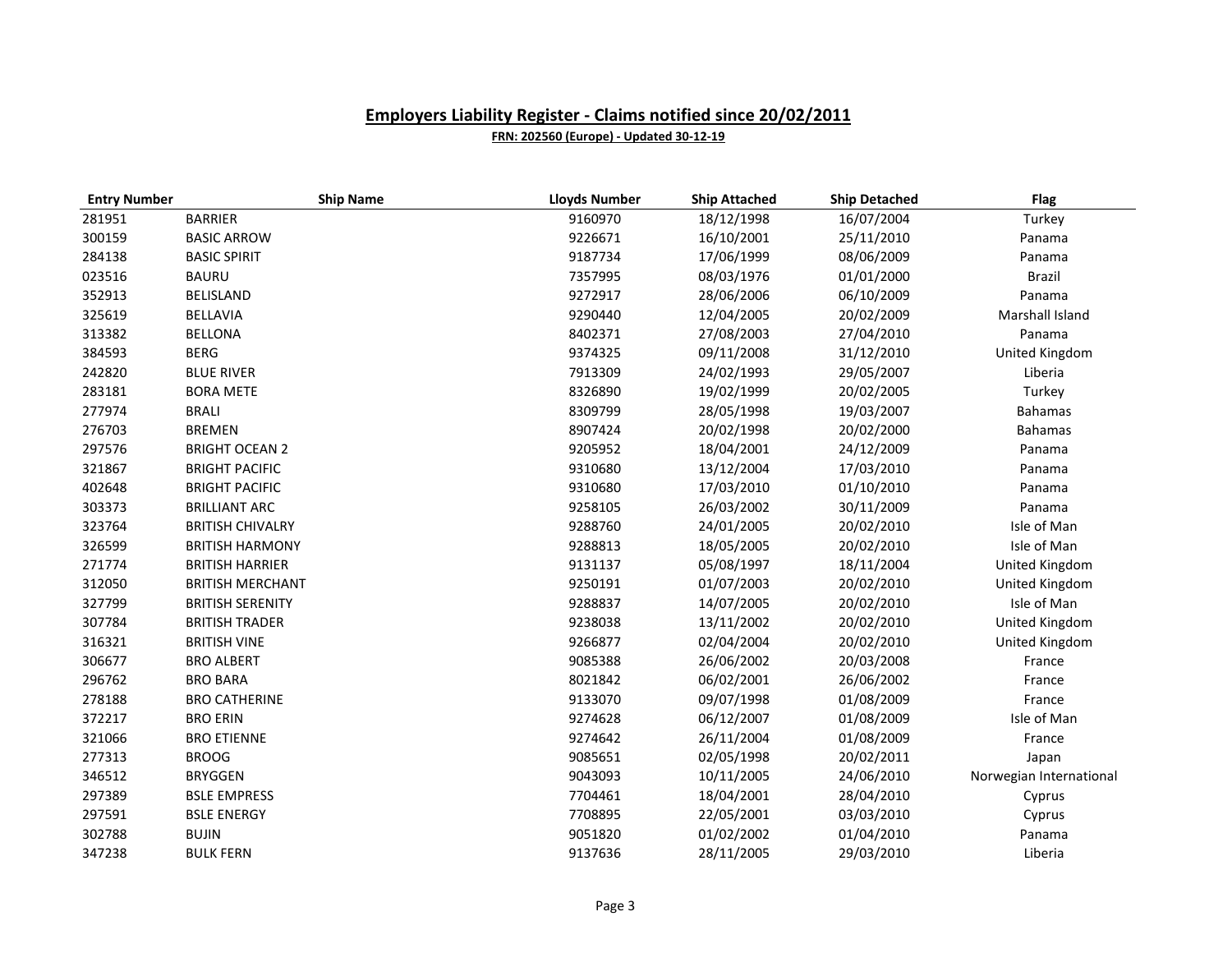| <b>Entry Number</b> | <b>Ship Name</b>              | <b>Lloyds Number</b> | <b>Ship Attached</b> | <b>Ship Detached</b> | <b>Flag</b>                     |
|---------------------|-------------------------------|----------------------|----------------------|----------------------|---------------------------------|
| 392127              | <b>BULKNES</b>                | 9384370              | 01/05/2009           | 20/02/2011           | Antigua & Barbuda               |
| 253313              | <b>BUNGA KASAI</b>            | 9081253              | 09/09/1994           | 12/10/2005           | Malaysia                        |
| 371374              | <b>BUNGA KEMIRI</b>           | 9081265              | 20/02/2007           | 06/09/2010           | Malaysia                        |
| 220510              | <b>BUNGA KESUMBA</b>          | 7377995              | 20/02/1990           | 31/05/1999           | Malaysia                        |
| 347201              | <b>BUNGA SEMARAK</b>          | 8818233              | 15/09/2005           | 24/02/2010           | Malaysia                        |
| 347202              | <b>BUNGA SIANTAN</b>          | 8818245              | 15/09/2005           | 20/05/2010           | Malaysia                        |
| 271457              | C.COLUMBUS                    | 9138329              | 16/06/1997           | 20/02/2007           | <b>Bahamas</b>                  |
| 312520              | C.S. FU HAI                   | 9207065              | 09/06/2003           | 20/02/2008           | Panama                          |
| 286442              | <b>CABLE INSTALLER</b>        | 7803566              | 05/07/1999           | 27/02/2003           | United Kingdom                  |
| 316889              | CALANDA                       | 9158458              | 19/05/2004           | 29/11/2004           | Switzerland                     |
| 276044              | CALDIRAN                      | 7127431              | 20/02/1998           | 20/08/2003           | Turkey                          |
| 301094              | <b>CALIFORNIA JUPITER</b>     | 8605662              | 01/12/2001           | 06/11/2009           | Liberia                         |
| 364244              | CANADIAN LAKE POOL CLAIMS     | <b>UNKNOWN</b>       | 20/02/2007           | 20/02/2008           | Not Known                       |
| 324848              | <b>CANPOTEX REDEMPTION II</b> | 9288239              | 24/03/2005           | 06/05/2010           | Panama                          |
| 379558              | <b>CAP MANUEL</b>             | 9436434              | 16/05/2008           | 05/02/2010           | Germany                         |
| 379558              | <b>CAP MANUEL</b>             | 9436434              | 16/05/2008           | 05/02/2010           | Liberia                         |
| 307715              | <b>CAPE ATHOS</b>             | 8001579              | 02/10/2002           | 30/04/2009           | Cyprus                          |
| 364562              | <b>CAPE CHARLES</b>           | 8601381              | 23/07/2007           | 05/11/2009           | Panama                          |
| 316456              | <b>CAPE MAY</b>               | 8518209              | 01/04/2004           | 20/11/2009           | Japan                           |
| 290818              | <b>CAPE NAVARIN</b>           | 8131556              | 29/03/2000           | 26/11/2010           | Panama                          |
| 296739              | <b>CAPETAN COSTIS</b>         | 8806888              | 20/02/2001           | 26/07/2010           | <b>Bahamas</b>                  |
| 249544              | <b>CAPTAIN GEORGE II</b>      | 9071715              | 07/02/1994           | 20/02/2008           | Cyprus                          |
| 262738              | CAPTAIN H.A. DOWNING          | 5137767              | 20/02/1996           | 15/04/2010           | <b>United States of America</b> |
| 217012              | CARANGOLA                     | 8113437              | 13/12/1989           | 15/07/1999           | <b>Brazil</b>                   |
| 314875              | <b>CARIBBEAN PRINCESS</b>     | 9215490              | 19/03/2004           | 20/02/2006           | Bermuda                         |
| 282885              | <b>CARNIVAL DESTINY</b>       | 9070058              | 20/02/1999           | 20/02/2009           | <b>Bahamas</b>                  |
| 283278              | <b>CARNIVAL ELATION</b>       | 9118721              | 20/02/1999           | 20/02/2009           | Panama                          |
| 311648              | <b>CARNIVAL GLORY</b>         | 9198367              | 27/06/2003           | 20/02/2009           | Panama                          |
| 328752              | <b>CARNIVAL LIBERTY</b>       | 9278181              | 15/07/2005           | 20/02/2009           | Panama                          |
| 305174              | <b>CARNIVAL PRIDE</b>         | 9223954              | 20/02/2002           | 20/02/2009           | Panama                          |
| 282882              | <b>CARNIVAL SENSATION</b>     | 8711356              | 20/02/1999           | 20/02/2009           | Bahamas                         |
| 380718              | <b>CARNIVAL SPLENDOR</b>      | 9333163              | 30/06/2008           | 20/02/2009           | Panama                          |
| 286277              | <b>CARNIVAL TRIUMPH</b>       | 9138850              | 13/07/1999           | 20/02/2009           | <b>Bahamas</b>                  |
| 320725              | <b>CARNIVAL VALOR</b>         | 9236389              | 01/12/2004           | 20/02/2009           | Panama                          |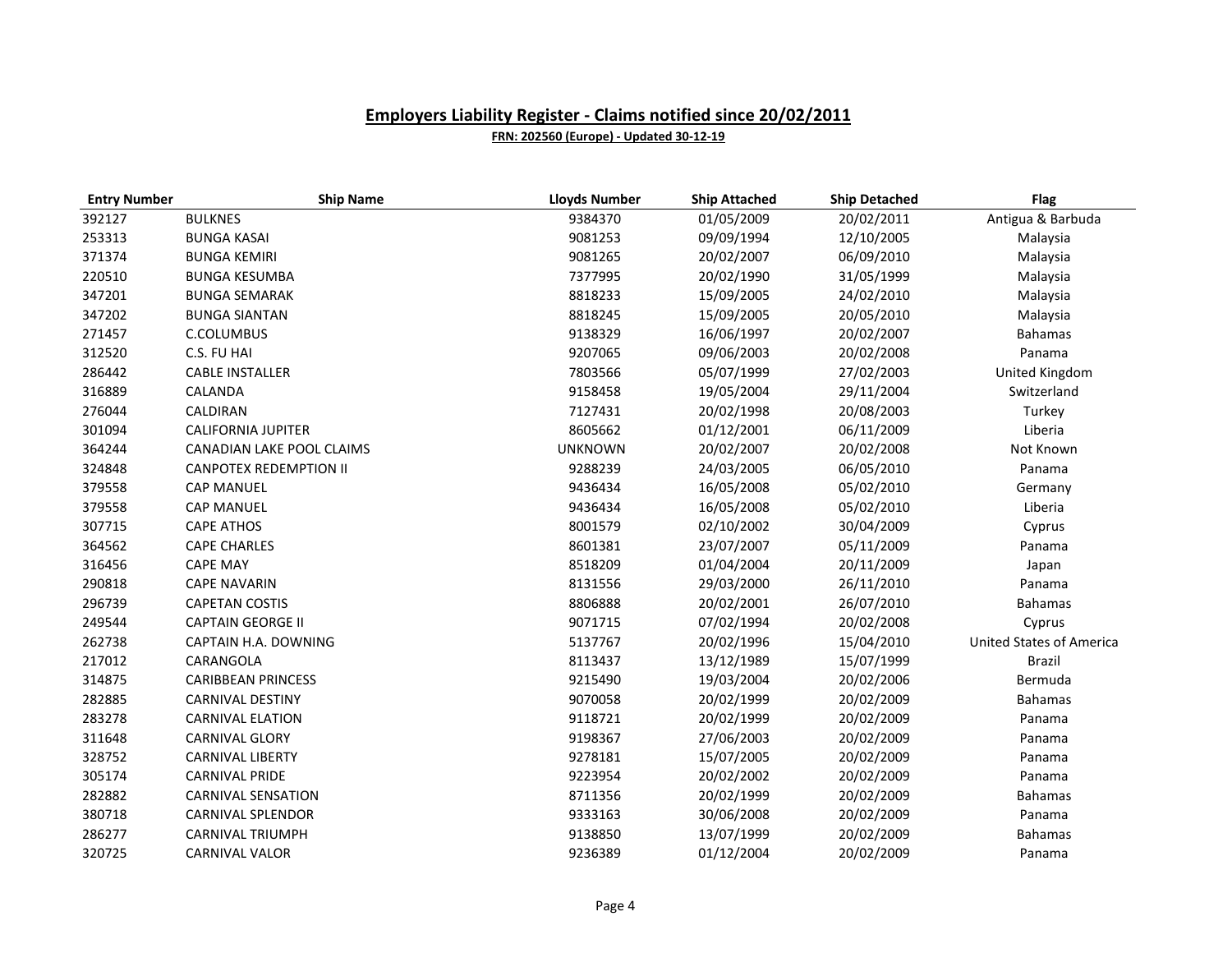| <b>Entry Number</b> | <b>Ship Name</b>              | <b>Lloyds Number</b> | <b>Ship Attached</b> | <b>Ship Detached</b> | <b>Flag</b>                     |
|---------------------|-------------------------------|----------------------|----------------------|----------------------|---------------------------------|
| 293551              | <b>CARNIVAL VICTORY</b>       | 9172648              | 28/07/2000           | 20/02/2009           | Liberia                         |
| 388946              | CELANDINE                     | 9183984              | 20/02/2009           | 23/12/2010           | Belgium                         |
| 359663              | CELANDINE                     | 9183984              | 28/02/2007           | 20/02/2009           | Belgium                         |
| 282880              | CELEBRATION                   | 8314134              | 20/02/1999           | 20/02/2006           | Panama                          |
| 273514              | <b>CELEBRITY GALAXY</b>       | 9106297              | 30/07/1997           | 16/03/2009           | Malta                           |
| 242074              | <b>CENTURY LEADER NO.5</b>    | 8513510              | 26/11/1992           | 21/05/2010           | Japan                           |
| 270634              | <b>CGG FOHN</b>               | 8112550              | 20/05/1997           | 05/10/2009           | France                          |
| 357682              | <b>CHALLENGE PASSAGE</b>      | 9310707              | 30/12/2006           | 07/02/2011           | Panama                          |
| 401946              | <b>CHALLENGE PRELUDE</b>      | 9333278              | 15/04/2010           | 22/09/2010           | Singapore                       |
| 349294              | <b>CHALLENGE PRELUDE</b>      | 9333278              | 13/04/2006           | 15/04/2010           | Singapore                       |
| 329525              | <b>CHALLENGE PREMIER</b>      | 9296597              | 12/08/2005           | 20/02/2009           | Singapore                       |
| 327107              | <b>CHALLENGE PROSPECT</b>     | 9310692              | 25/06/2005           | 21/05/2010           | Panama                          |
| 358560              | <b>CHAMPION BRALI</b>         | 8309799              | 16/03/2007           | 07/08/2010           | Norway                          |
| 277974              | <b>CHAMPION BRALI</b>         | 8309799              | 28/05/1998           | 19/03/2007           | <b>Bahamas</b>                  |
| 322918              | <b>CHAMPION PACIFIC</b>       | 8007999              | 03/02/2005           | 20/02/2008           | Norway                          |
| 289258              | CHASSIRON                     | 9196656              | 05/01/2000           | 30/11/2007           | France                          |
| 299773              | <b>CHEMGAS MANGO</b>          | 9161077              | 25/06/2001           | 23/09/2003           | Singapore                       |
| 296404              | <b>CHINOOK MAIDEN</b>         | 9145841              | 30/01/2001           | 28/12/2007           | Panama                          |
| 363562              | <b>CHIQUITA BELGIE</b>        | 9015204              | 18/06/2007           | 29/06/2009           | <b>Bahamas</b>                  |
| 363563              | <b>CHIQUITA BREMEN</b>        | 9014755              | 18/06/2007           | 29/06/2009           | Bermuda                         |
| 363564              | CHIQUITA DEUTSCHLAND          | 9015187              | 18/06/2007           | 29/06/2009           | <b>Bahamas</b>                  |
| 363566              | CHIQUITA NEDERLAND            | 9015199              | 18/06/2007           | 29/06/2009           | <b>Bahamas</b>                  |
| 363568              | CHIQUITA SCANDINAVIA          | 9030149              | 18/06/2007           | 29/06/2009           | <b>Bahamas</b>                  |
| 363569              | <b>CHIQUITA SCHWEIZ</b>       | 9015216              | 18/06/2007           | 29/06/2009           | <b>Bahamas</b>                  |
| 371309              | <b>CHRISTIANA</b>             | 9383273              | 25/10/2007           | 20/02/2010           | <b>United States of America</b> |
| 263448              | <b>CHRISTOFFER OLDENDORFF</b> | 8011782              | 20/02/1996           | 12/02/2010           | Liberia                         |
| 361498              | <b>CHUN FENG</b>              | 8316998              | 10/04/2007           | 21/10/2010           | People's Republic of China      |
| 232930              | <b>CITY OF DUBROVNIK</b>      | 8023254              | 09/10/1991           | 20/01/2003           | Croatia                         |
| 314558              | <b>CLIPPER GEMINI</b>         | 9257084              | 10/11/2003           | 09/10/2007           | Antigua & Barbuda               |
| 405941              | CMA CGM AFRICA ONE            | 9451915              | 20/08/2010           | 20/02/2011           | <b>Bahamas</b>                  |
| 406580              | CMA CGM AFRICA TWO            | 9451927              | 31/08/2010           | 20/02/2011           | <b>Bahamas</b>                  |
| 357092              | CMA CGM DOLPHIN               | 9318125              | 22/01/2007           | 30/11/2010           | United Kingdom                  |
| 355611              | CMA CGM ORCA                  | 9318113              | 06/11/2006           | 11/02/2011           | United Kingdom                  |
| 346744              | CMA CGM OTELLO                | 9299628              | 25/11/2005           | 20/02/2011           | France                          |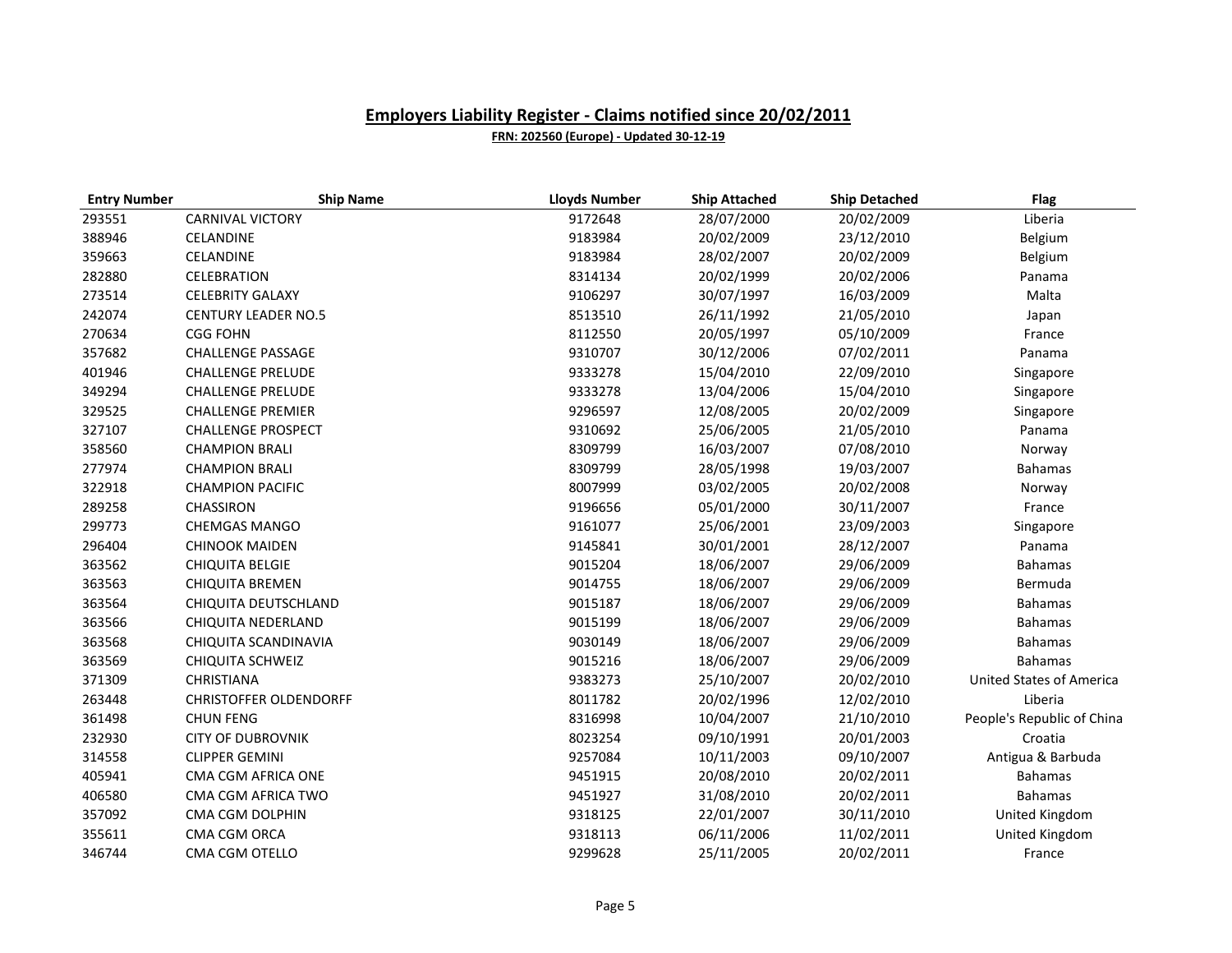| <b>Entry Number</b> | <b>Ship Name</b>          | <b>Lloyds Number</b> | <b>Ship Attached</b> | <b>Ship Detached</b> | <b>Flag</b>                |
|---------------------|---------------------------|----------------------|----------------------|----------------------|----------------------------|
| 399827              | CMA CGM RABAT             | 8901638              | 30/12/2009           | 20/02/2011           | Morocco                    |
| 366269              | CMA CGM SWORDFISH         | 9331000              | 13/09/2007           | 20/02/2011           | United Kingdom             |
| 366270              | <b>CMA CGM TARPON</b>     | 9331012              | 16/11/2007           | 20/02/2011           | United Kingdom             |
| 347442              | CMA CGM TOSCA             | 9299783              | 30/12/2005           | 20/02/2011           | France                     |
| 320048              | <b>CMA CGM VERDI</b>      | 9280653              | 05/10/2004           | 20/02/2011           | <b>Bahamas</b>             |
| 380774              | CMA CGM VIRGINIA          | 9351139              | 22/08/2008           | 20/02/2011           | United Kingdom             |
| 321010              | CMA CGM VIVALDI           | 9286267              | 26/11/2004           | 20/02/2011           | <b>Bahamas</b>             |
| 320506              | CMA CGM WAGNER            | 9280665              | 28/10/2004           | 20/02/2011           | <b>Bahamas</b>             |
| 402096              | <b>CMA-CGM PUCCINI</b>    | 9280627              | 31/03/2010           | 20/02/2011           | France                     |
| 306961              | <b>CMA-CGM RABAT</b>      | 8901638              | 24/09/2002           | 30/12/2009           | Morocco                    |
| 356844              | <b>COPENHAGEN EXPRESS</b> | 8413277              | 21/07/2006           | 30/04/2010           | Bermuda                    |
| 316421              | <b>CORN MANOR</b>         | 8213720              | 15/01/2004           | 09/03/2005           | Malta                      |
| 267687              | <b>COS CHERRY</b>         | 9117404              | 18/12/1996           | 20/02/2006           | Singapore                  |
| 314191              | <b>COSMOS EXPRESS</b>     | 7718840              | 26/09/2003           | 06/01/2009           | Panama                     |
| 293549              | <b>COSTA ATLANTICA</b>    | 9187796              | 30/06/2000           | 20/02/2009           | Italy                      |
| 304965              | <b>COSTA EUROPA</b>       | 8407735              | 25/03/2002           | 20/02/2009           | Italy                      |
| 254521              | <b>COSTA ROMANTICA</b>    | 8821046              | 05/10/1994           | 18/10/2000           | Liberia                    |
| 306334              | COTSWOLD                  | 8817992              | 25/09/2002           | 24/09/2010           | <b>Bahamas</b>             |
| 275636              | COURAGEVENTURE            | 7913804              | 27/01/1998           | 30/12/2002           | Liberia                    |
| 295024              | <b>CRIMSON GALAXY</b>     | 9145671              | 11/11/2000           | 30/12/2004           | Panama                     |
| 316089              | <b>CROWLEY AMBASSADOR</b> | 7920390              | 02/02/2004           | 03/12/2010           | Marshall Island            |
| 350963              | <b>CROWN PRINCESS</b>     | 9293399              | 26/05/2006           | 20/02/2009           | Bermuda                    |
| 315498              | <b>CRUDE PROGRESS</b>     | 9236250              | 26/01/2004           | 02/08/2010           | Greece                     |
| 326932              | <b>CRYSTAL AMBRA</b>      | 9160308              | 28/07/2005           | 20/02/2011           | Malta                      |
| 322581              | <b>CRYSTAL GRACE</b>      | 9125308              | 22/12/2004           | 25/01/2011           | Panama                     |
| 223038              | <b>CRYSTAL HARMONY</b>    | 8806204              | 21/06/1990           | 06/01/2006           | <b>Bahamas</b>             |
| 326931              | <b>CRYSTAL SKYE</b>       | 9147734              | 02/08/2005           | 20/02/2011           | United Kingdom             |
| 303002              | <b>CSCL SEATTLE</b>       | 9225079              | 20/02/2002           | 20/02/2011           | Liberia                    |
| 389823              | DA QING 438               | 8882909              | 20/02/2009           | 25/01/2011           | People's Republic of China |
| 260504              | DA-IN                     | 8718471              | 02/10/1995           | 20/02/2011           | Panama                     |
| 254601              | <b>DAHAB</b>              | 8317590              | 21/09/1994           | 02/10/2004           | Egypt                      |
| 381526              | <b>DANESH</b>             | 9356593              | 21/08/2008           | 20/02/2011           | Cyprus                     |
| 280187              | DANIEL                    | 7802122              | 28/08/1998           | 20/02/2009           | Panama                     |
| 317867              | <b>DARAB</b>              | 9218492              | 14/06/2004           | 20/02/2011           | Malta                      |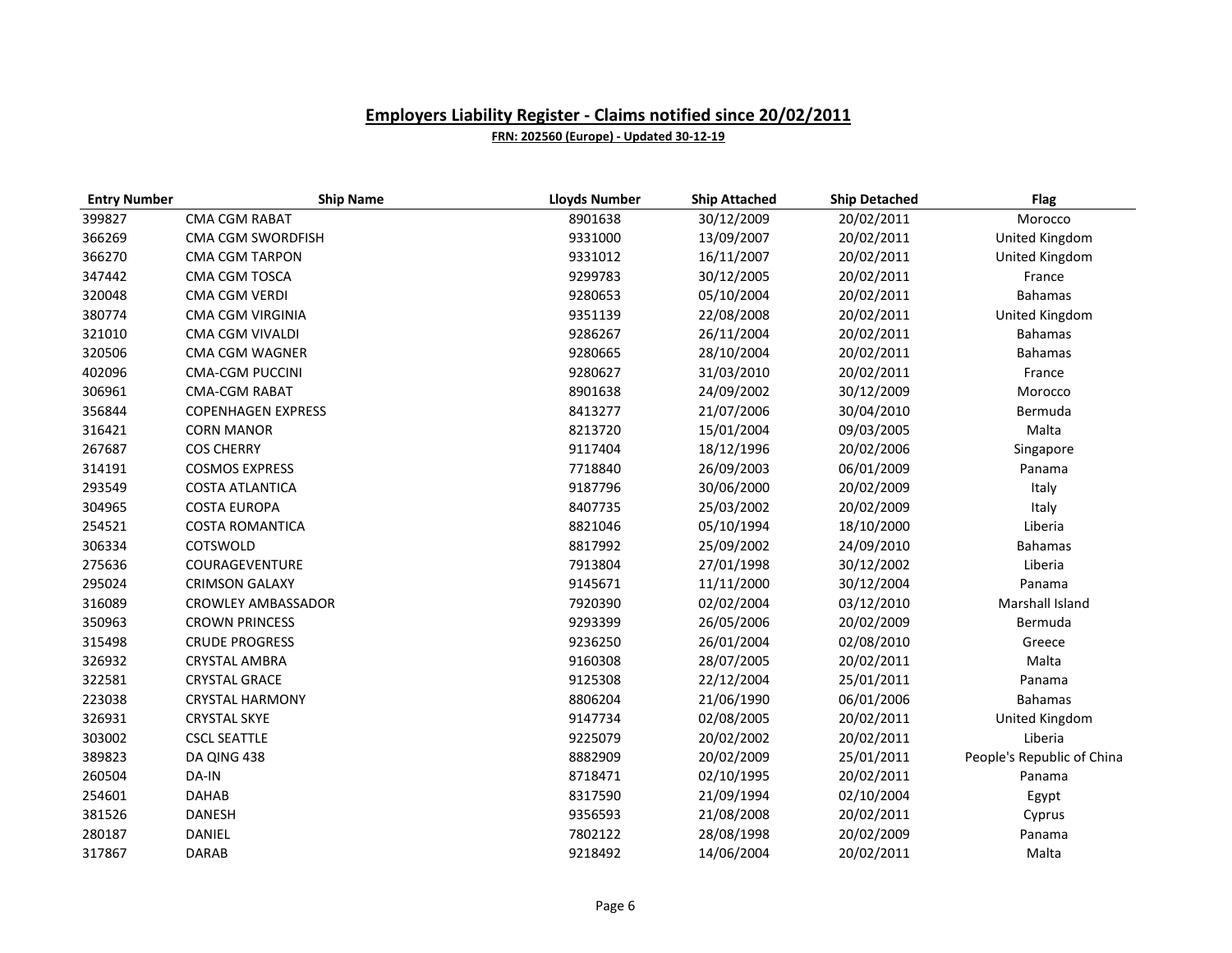| <b>Entry Number</b> | <b>Ship Name</b>        | <b>Lloyds Number</b> | <b>Ship Attached</b> | <b>Ship Detached</b> | <b>Flag</b>                     |
|---------------------|-------------------------|----------------------|----------------------|----------------------|---------------------------------|
| 310008              | <b>DAYLAM</b>           | 9218466              | 03/02/2003           | 20/02/2011           | Malta                           |
| 076864              | DE DA                   | 7814993              | 20/02/1984           | 22/01/2009           | People's Republic of China      |
| 390308              | <b>DE KUN</b>           | 9244910              | 20/02/2009           | 16/07/2010           | People's Republic of China      |
| 359102              | <b>DELIGHT VICTORIA</b> | 9321184              | 09/03/2007           | 01/02/2010           | Panama                          |
| 381981              | <b>DELOS</b>            | 8913590              | 16/07/2008           | 01/10/2010           | Liberia                         |
| 348204              | <b>DELPHINE DELMAS</b>  | 8325597              | 05/01/2006           | 27/01/2011           | <b>Bahamas</b>                  |
| 305162              | <b>DELVAR</b>           | 9218454              | 31/08/2002           | 20/02/2011           | Malta                           |
| 310047              | <b>DESERT TRADER</b>    | 8315140              | 30/01/2003           | 14/05/2010           | Greece                          |
| 365417              | <b>DHONOUSSA</b>        | 9306562              | 05/09/2007           | 01/07/2008           | Greece                          |
| 309730              | <b>DISCOVERY</b>        | 9234642              | 29/01/2003           | 07/12/2007           | Malta                           |
| 312003              | <b>DISHA</b>            | 9250713              | 09/01/2004           | 29/12/2008           | Malta                           |
| 224405              | DLB KP1                 | <b>UNKNOWN</b>       | 17/08/1990           | 20/02/1995           | <b>United States of America</b> |
| 284703              | <b>DOHA</b>             | 9085637              | 03/06/1999           | 20/02/2011           | Japan                           |
| 309295              | <b>DON JUAN</b>         | 9082934              | 01/01/2003           | 20/02/2009           | Sweden                          |
| 279089              | <b>DONA SOPHIA</b>      | 7119769              | 26/06/1998           | 20/02/2007           | Colombia                        |
| 298516              | <b>DONAX</b>            | 9215050              | 18/06/2001           | 30/05/2010           | Singapore                       |
| 291217              | <b>DONG CHUN</b>        | 8000513              | 09/04/2000           | 20/02/2005           | Republic of Korea               |
| 354902              | <b>DP POLAR</b>         | 8730443              | 24/08/2006           | 13/08/2008           | St. Vincent & Grenadines        |
| 373323              | <b>DP STAR</b>          | 7112187              | 13/12/2007           | 20/02/2011           | St. Vincent & Grenadines        |
| 316450              | <b>DROMUS</b>           | 9180920              | 17/03/2004           | 17/03/2010           | Singapore                       |
| 348210              | <b>DUAL CONFIDENCE</b>  | 9074729              | 11/01/2006           | 09/05/2008           | Hong Kong                       |
| 314255              | <b>EAGLE MILWAUKEE</b>  | 8607799              | 22/07/2003           | 28/09/2010           | Singapore                       |
| 319156              | <b>EAGLE VIENNA</b>     | 9290775              | 18/11/2004           | 23/04/2009           | Singapore                       |
| 371301              | EASYCRUISEONE           | 8708658              | 14/05/2007           | 12/02/2008           | Cyprus                          |
| 212041              | <b>ECHIGO MARU</b>      | 8110203              | 20/05/1989           | 30/09/2010           | Japan                           |
| 273794              | <b>EDINBURGH CASTLE</b> | 6502024              | 16/06/1997           | 18/02/1999           | United Kingdom                  |
| 349003              | EDYTH L.                | 8902395              | 20/02/2006           | 22/05/2007           | Bermuda                         |
| 356846              | EILHARD SCHULTE         | 9188623              | 25/12/2006           | 20/02/2010           | Liberia                         |
| 281322              | <b>EL MORRO</b>         | 7367445              | 30/09/1998           | 20/02/2005           | <b>United States of America</b> |
| 283278              | <b>ELATION</b>          | 9118721              | 20/02/1999           | 20/02/2009           | Panama                          |
| 256563              | ELEFTHERIOS VENIZELOS   | 7907673              | 20/02/1995           | 20/02/2006           | Greece                          |
| 217025              | <b>ELEFTHEROTRIA</b>    | 7639680              | 10/01/1990           | 19/05/2005           | Cyprus                          |
| 322787              | <b>ELEGANT STAR</b>     | 9279874              | 07/01/2005           | 03/07/2006           | Panama                          |
| 387681              | <b>ELEKTRA GLORY</b>    | 9352573              | 07/01/2009           | 26/11/2010           | Panama                          |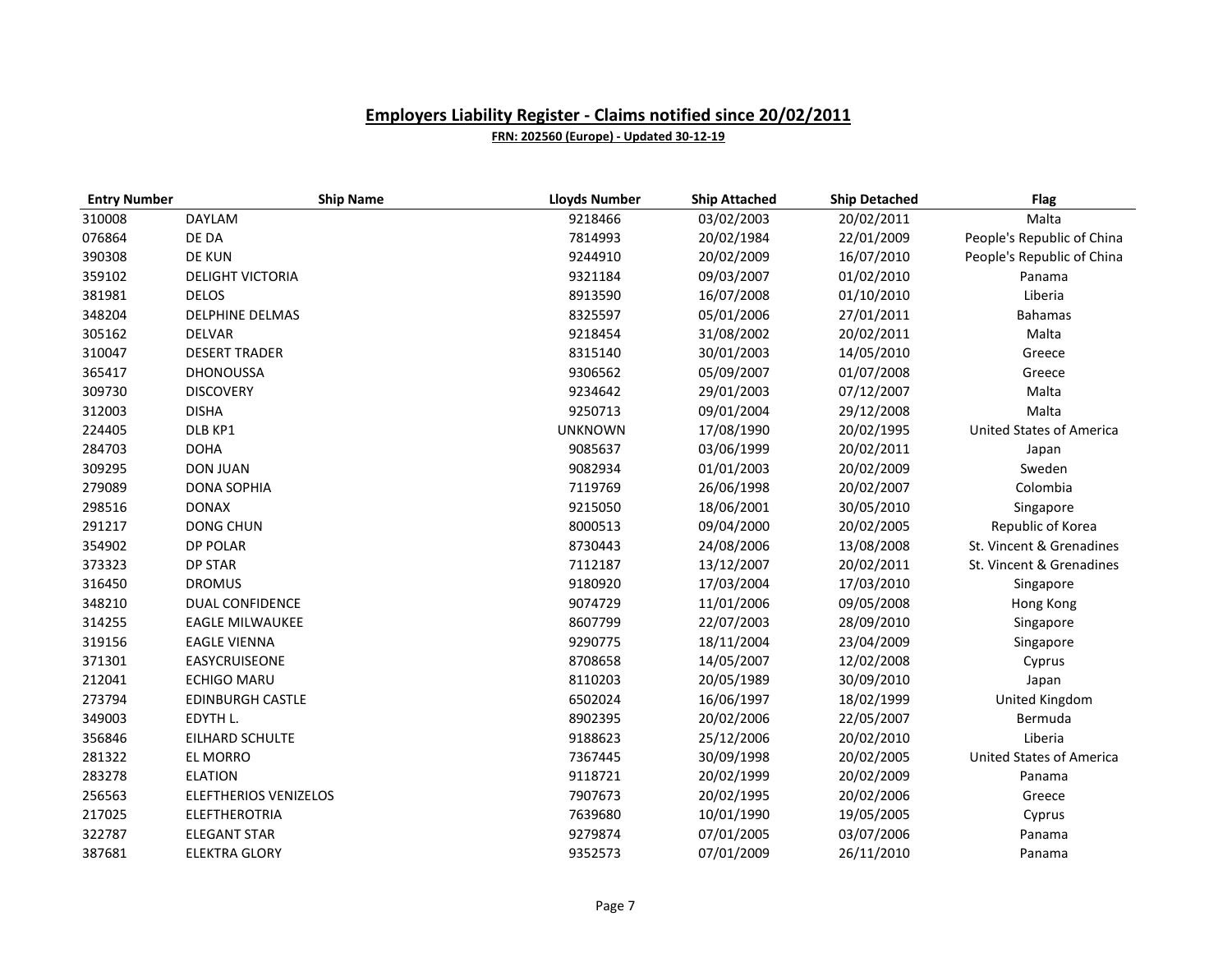| <b>Entry Number</b> | <b>Ship Name</b>            | <b>Lloyds Number</b> | <b>Ship Attached</b> | <b>Ship Detached</b> | Flag              |
|---------------------|-----------------------------|----------------------|----------------------|----------------------|-------------------|
| 289746              | ELLI                        | 8420206              | 19/01/2000           | 20/02/2006           | Liberia           |
| 395233              | <b>EMERALD QUEEN</b>        | 9169536              | 23/09/2009           | 14/09/2010           | Panama            |
| 306393              | <b>ENGIADINA</b>            | 9235581              | 19/07/2002           | 29/07/2009           | Switzerland       |
| 263860              | <b>ENSERCH GARDEN BANKS</b> | <b>UNKNOWN</b>       | 20/02/1996           | 19/12/1997           | Panama            |
| 366113              | ENY                         | <b>UNKNOWN</b>       | 15/06/2007           | 09/09/2007           | Republic of Korea |
| 349362              | <b>EPIPHANY</b>             | 8308898              | 15/03/2006           | 05/08/2009           | Hong Kong         |
| 259198              | <b>ESPRIT</b>               | 7713383              | 05/07/1995           | 16/04/2008           | Greece            |
| 078455              | ESTRELLA DEL PLATA          | 7045580              | 20/02/1984           | 22/07/2010           | Argentina         |
| 357269              | <b>EUCON LEADER</b>         | 9328027              | 18/12/2006           | 20/02/2008           | Antigua & Barbuda |
| 326818              | EURO AMARANTO               | 9172155              | 03/06/2005           | 20/02/2011           | United Kingdom    |
| 379691              | <b>EURO CARRIER</b>         | 9272967              | 19/05/2008           | 20/02/2011           | Malta             |
| 283810              | <b>EUROFROST</b>            | 8845717              | 09/03/1999           | 13/09/2010           | Panama            |
| 362863              | <b>EURUS LONDON</b>         | 9015321              | 22/05/2007           | 22/06/2009           | Bermuda           |
| 320012              | FAEZ                        | 9283760              | 25/10/2004           | 20/02/2011           | Malta             |
| 400787              | <b>FAITHFUL</b>             | 9015333              | 20/02/2010           | 15/10/2010           | Marshall Island   |
| 282879              | <b>FANTASY</b>              | 8700773              | 20/02/1999           | 20/02/2009           | Panama            |
| 359180              | <b>FAOUET</b>               | 9309382              | 20/02/2007           | 20/02/2009           | Luxembourg        |
| 283276              | <b>FASCINATION</b>          | 9041253              | 20/02/1999           | 20/02/2009           | <b>Bahamas</b>    |
| 363091              | <b>FAUST</b>                | 9332925              | 25/05/2007           | 20/02/2010           | Sweden            |
| 287364              | <b>FESTA</b>                | 8204274              | 27/09/1999           | 01/04/2010           | Panama            |
| 367759              | <b>FIDELIO</b>              | 9332937              | 10/09/2007           | 20/02/2010           | Sweden            |
| 351011              | FILOMENA LEMBO              | 9301031              | 05/06/2006           | 16/11/2009           | Panama            |
| 401764              | <b>FITNES</b>               | 9490105              | 04/05/2010           | 20/02/2011           | Antigua & Barbuda |
| 358884              | <b>FOUESNANT</b>            | 9246487              | 20/02/2007           | 20/02/2009           | Luxembourg        |
| 282662              | <b>FRONT VIEWER</b>         | 9008160              | 20/02/1999           | 20/02/2003           | Singapore         |
| 310556              | <b>FROST DELPHI</b>         | 8118188              | 20/03/2003           | 01/12/2009           | Panama            |
| 346341              | FR8 VENTURE                 | 9329758              | 16/02/2006           | 07/11/2007           | Singapore         |
| 309035              | <b>FUJI</b>                 | 8402369              | 11/12/2002           | 07/04/2010           | Liberia           |
| 273514              | <b>GALAXY</b>               | 9106297              | 30/07/1997           | 16/03/2009           | Liberia           |
| 323189              | <b>GALICIA SPIRIT</b>       | 9247364              | 15/12/2004           | 20/02/2011           | Spain             |
| 215106              | <b>GAS AL AHMADI</b>        | 7401174              | 18/05/1989           | 28/08/2007           | Kuwait            |
| 215081              | <b>GAS AL-BURGAN</b>        | 7400687              | 21/05/1989           | 22/05/2007           | Kuwait            |
| 240643              | <b>GAZ ATLANTIC</b>         | 7640196              | 26/08/1992           | 31/12/2009           | Panama            |
| 267708              | <b>GAZ BARAKA</b>           | 8323173              | 16/01/1997           | 01/04/2010           | Panama            |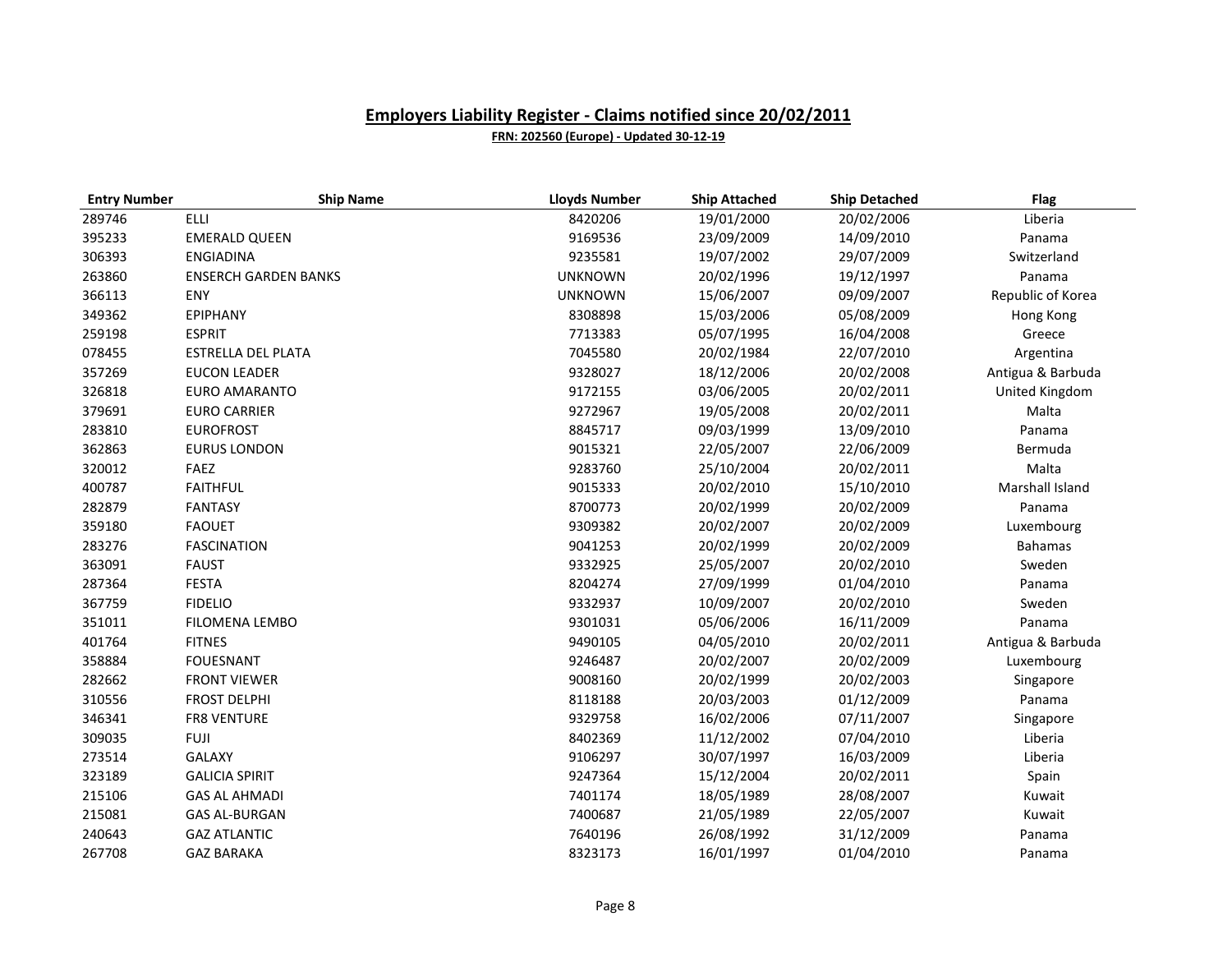| <b>Entry Number</b> | <b>Ship Name</b>             | <b>Lloyds Number</b> | <b>Ship Attached</b> | <b>Ship Detached</b> | Flag                            |
|---------------------|------------------------------|----------------------|----------------------|----------------------|---------------------------------|
| 217692              | <b>GAZ MAJOR</b>             | 7712925              | 21/11/1989           | 16/10/2009           | Panama                          |
| 326734              | <b>GEMINI GLORY</b>          | 9233650              | 21/06/2005           | 26/11/2010           | Panama                          |
| 310334              | <b>GENMAR GULF</b>           | 8919154              | 06/05/2003           | 20/02/2008           | Marshall Island                 |
| 310901              | <b>GENMAR ZOE</b>            | 8902644              | 31/12/2002           | 14/01/2006           | Marshall Island                 |
| 392714              | <b>GHIBLI</b>                | 9417799              | 09/06/2009           | 20/10/2009           | Liberia                         |
| 295021              | <b>GINGA HAWK</b>            | 9222651              | 10/11/2000           | 30/09/2010           | Panama                          |
| 302983              | <b>GIORGIS CARRAS</b>        | 8217520              | 20/02/2002           | 16/03/2009           | Cyprus                          |
| 312119              | <b>GLACIER POINT</b>         | 9261396              | 31/07/2003           | 21/12/2010           | Cyprus                          |
| 323835              | <b>GLOBAL PATRIOT</b>        | 7504627              | 27/01/2005           | 10/07/2008           | <b>United States of America</b> |
| 382395              | <b>GLOBAL PATRIOT</b>        | 7504627              | 10/07/2008           | 15/07/2009           | <b>United States of America</b> |
| 087887              | <b>GLOBAL RIO</b>            | 8220589              | 29/11/1985           | 15/09/2009           | <b>Brazil</b>                   |
| 289138              | <b>GLOBAL SPIRIT</b>         | 9197155              | 22/12/1999           | 30/12/2009           | Panama                          |
| 266228              | <b>GLOMAR ADRIATIC X</b>     | 8750728              | 22/03/1996           | 20/02/2001           | Panama                          |
| 210793              | <b>GLOMAR HIGH ISLAND IV</b> | <b>UNKNOWN</b>       | 20/02/1989           | 20/02/2001           | <b>United States of America</b> |
| 326557              | <b>GOLAR SPIRIT</b>          | 7373327              | 24/02/2005           | 20/02/2006           | Marshall Island                 |
| 387458              | <b>GOLDEN STATE</b>          | 9407562              | 09/01/2009           | 29/09/2009           | <b>United States of America</b> |
| 370611              | <b>GRAND FORTUNE</b>         | 8307181              | 26/10/2007           | 22/09/2009           | Liberia                         |
| 292468              | <b>GRAND PACIFIC</b>         | 9050230              | 14/07/2000           | 03/03/2009           | Panama                          |
| 382078              | <b>GRAND PANAGIOTIS</b>      | 8124876              | 22/07/2008           | 03/03/2009           | Malta                           |
| 372320              | <b>GRANDE AFRICA</b>         | 9130949              | 20/11/2007           | 20/02/2009           | Sweden                          |
| 324249              | <b>GRANDE ARGENTINA</b>      | 9198135              | 20/02/2005           | 20/02/2009           | Sweden                          |
| 312833              | <b>GRANDE BRASILE</b>        | 9198123              | 08/07/2003           | 20/02/2009           | Sweden                          |
| 370076              | <b>GRANDE COLONIA</b>        | 9318527              | 17/10/2007           | 20/02/2008           | Italy                           |
| 349060              | <b>GRANDE LAGOS</b>          | 9279812              | 20/02/2006           | 20/02/2008           | Italy                           |
| 349061              | <b>GRANDE NAPOLI</b>         | 9247924              | 20/02/2006           | 20/02/2008           | Italy                           |
| 071980              | <b>GREAT LAND</b>            | 7420493              | 18/10/1982           | 20/02/2005           | <b>United States of America</b> |
| 320487              | <b>GRETA</b>                 | 9191747              | 14/10/2004           | 20/02/2008           | <b>Netherlands Antilles</b>     |
| 306796              | <b>GROTON (TUG)</b>          | 7901928              | 13/09/2002           | 29/12/2008           | <b>United States of America</b> |
| 198908              | <b>GURUPI</b>                | 8516897              | 09/07/1987           | 24/08/1999           | <b>Brazil</b>                   |
| 314910              | <b>HAILISEN</b>              | 8024882              | 20/02/2003           | 14/12/2006           | Panama                          |
| 394134              | <b>HANDY WIND</b>            | 9450703              | 15/07/2009           | 04/08/2010           | Liberia                         |
| 349174              | <b>HANJIN ANTWERP</b>        | 9110341              | 20/02/2006           | 28/01/2010           | Republic of Korea               |
| 352788              | HANJIN BREMERHAVEN           | 9312779              | 07/07/2006           | 20/02/2010           | Panama                          |
| 403201              | <b>HANSA ARENDAL</b>         | <b>UNKNOWN</b>       | 26/01/2010           | 15/03/2010           | Liberia                         |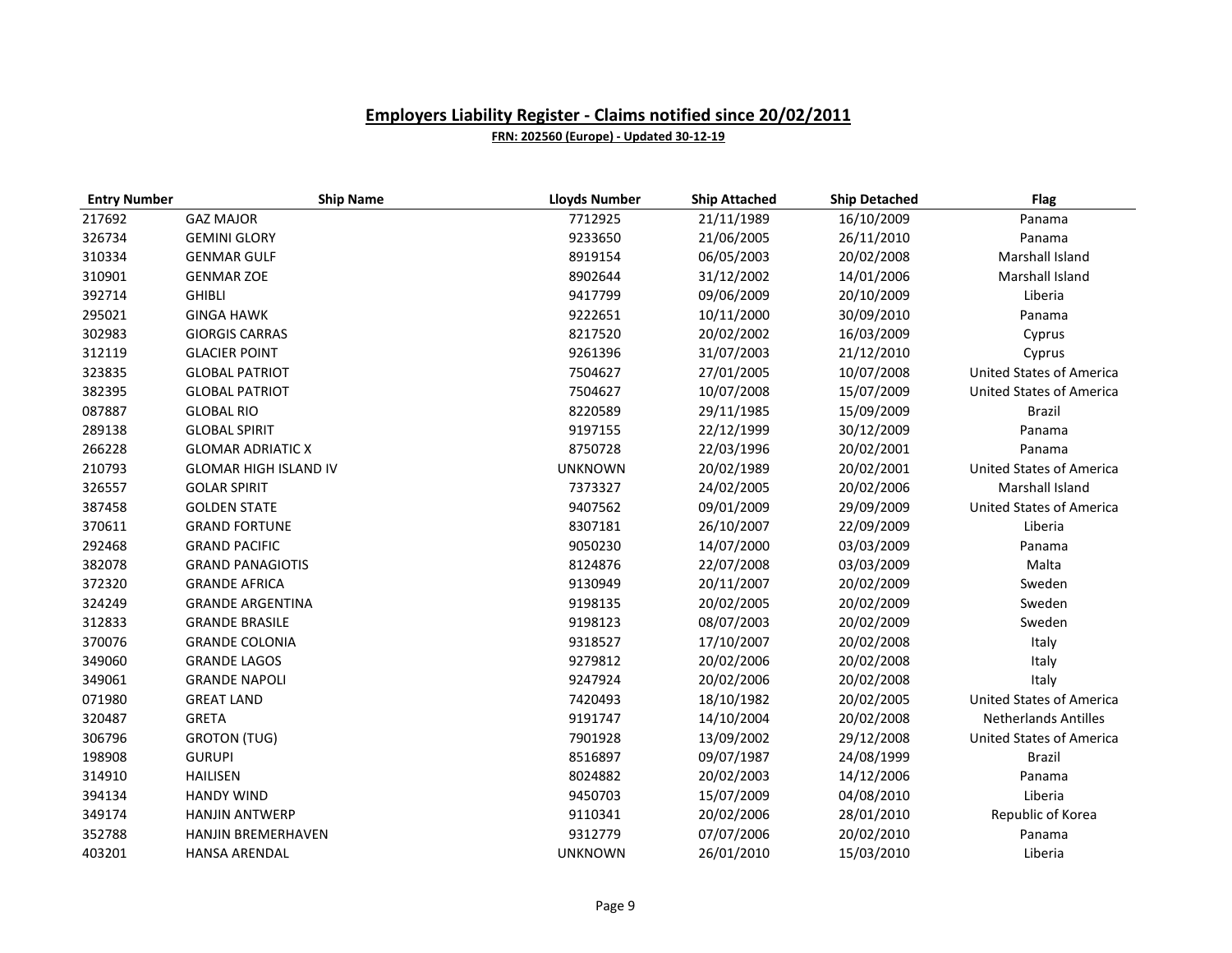| <b>Entry Number</b> | <b>Ship Name</b>          | <b>Lloyds Number</b> | <b>Ship Attached</b> | <b>Ship Detached</b> | <b>Flag</b>                     |
|---------------------|---------------------------|----------------------|----------------------|----------------------|---------------------------------|
| 269275              | <b>HANSEATIC</b>          | 9000168              | 20/02/1997           | 20/02/2007           | <b>Bahamas</b>                  |
| 072850              | <b>HASSI R'MEL</b>        | 7035494              | 20/02/1983           | 30/09/2009           | Algeria                         |
| 373300              | HENRIETTE SCHULTE         | 9130171              | 01/01/2008           | 20/02/2010           | Liberia                         |
| 346044              | <b>HIGH PRESENCE</b>      | 9325324              | 17/11/2005           | 18/04/2007           | Singapore                       |
| 364223              | <b>HIGH PRESENCE</b>      | 9325324              | 18/04/2007           | 19/08/2008           | Singapore                       |
| 324191              | <b>HIGH PRIORITY</b>      | 9282558              | 22/03/2005           | 13/06/2007           | Singapore                       |
| 276084              | <b>HISAR</b>              | 7414793              | 20/02/1998           | 01/12/2006           | Turkey                          |
| 297429              | <b>HISTRIA ONYX</b>       | 8846670              | 03/05/2001           | 19/06/2009           | Romania                         |
| 273509              | <b>HORIZON</b>            | 8807088              | 30/07/1997           | 29/10/2005           | <b>Bahamas</b>                  |
| 318329              | <b>HORIZON ENTERPRISE</b> | 7617905              | 07/07/2004           | 02/01/2007           | <b>United States of America</b> |
| 318335              | <b>HORIZON PACIFIC</b>    | 7617890              | 07/07/2004           | 02/01/2007           | <b>United States of America</b> |
| 221533              | <b>HORNET</b>             | <b>UNKNOWN</b>       | 05/04/1990           | 20/02/1991           | <b>United States of America</b> |
| 316325              | HS CHALLENGER             | 9243605              | 05/03/2004           | 20/02/2011           | Liberia                         |
| 363097              | HS ELEKTRA                | 9178329              | 11/06/2007           | 20/02/2011           | Liberia                         |
| 321153              | HS MOZART                 | 9252254              | 17/11/2004           | 20/02/2011           | Liberia                         |
| 293265              | <b>HUA AN</b>             | 7522136              | 17/08/2000           | 20/02/2008           | People's Republic of China      |
| 391731              | <b>HUA TIAN LONG</b>      | 9446362              | 20/02/2009           | 16/07/2010           | People's Republic of China      |
| 313631              | <b>HUI AN</b>             | 9159402              | 25/08/2003           | 20/02/2006           | Panama                          |
| 306869              | HYOKI NO. 8               | 9277151              | 16/09/2002           | 05/01/2011           | Panama                          |
| 326730              | <b>HYUNDAI NO.103</b>     | 8517944              | 20/02/2005           | 17/02/2010           | Panama                          |
| 308980              | <b>HYUNDAI NO.105</b>     | 8517956              | 10/12/2002           | 23/05/2004           | Panama                          |
| 329540              | <b>HYUNDAI NO.203</b>     | 8709133              | 20/02/2005           | 04/08/2010           | Panama                          |
| 308982              | <b>HYUNDAI NO.205</b>     | 8709145              | 10/12/2002           | 20/02/2005           | Panama                          |
| 353234              | <b>IBRA LNG</b>           | 9326689              | 10/08/2006           | 20/02/2008           | Panama                          |
| 303380              | <b>ILE DE BATZ</b>        | 9247041              | 05/03/2002           | 05/07/2007           | France                          |
| 318069              | <b>INVICTA</b>            | 8201791              | 20/02/2004           | 20/02/2007           | Panama                          |
| 386785              | <b>INYALA</b>             | 9381500              | 01/12/2008           | 31/12/2010           | United Kingdom                  |
| 316155              | <b>IONIAN TRADER</b>      | 8118401              | 20/02/2004           | 17/11/2009           | Norway                          |
| 317345              | <b>IRAN FAZEL</b>         | 9283746              | 10/05/2004           | 20/02/2011           | Iran                            |
| 323912              | <b>IRENES REMEDY</b>      | 9315850              | 02/02/2005           | 01/07/2010           | Greece                          |
| 302816              | <b>IRENES VISION</b>      | 8021608              | 20/02/2002           | 21/09/2006           | Cyprus                          |
| 352510              | <b>IRON KALYPSO</b>       | 9354832              | 25/09/2006           | 15/04/2008           | Marshall Island                 |
| 352506              | <b>IRON KNIGHT</b>        | 9284867              | 24/01/2007           | 15/04/2008           | Marshall Island                 |
| 349051              | <b>ISLAND PRINCESS</b>    | 9230402              | 20/02/2006           | 20/02/2009           | Bermuda                         |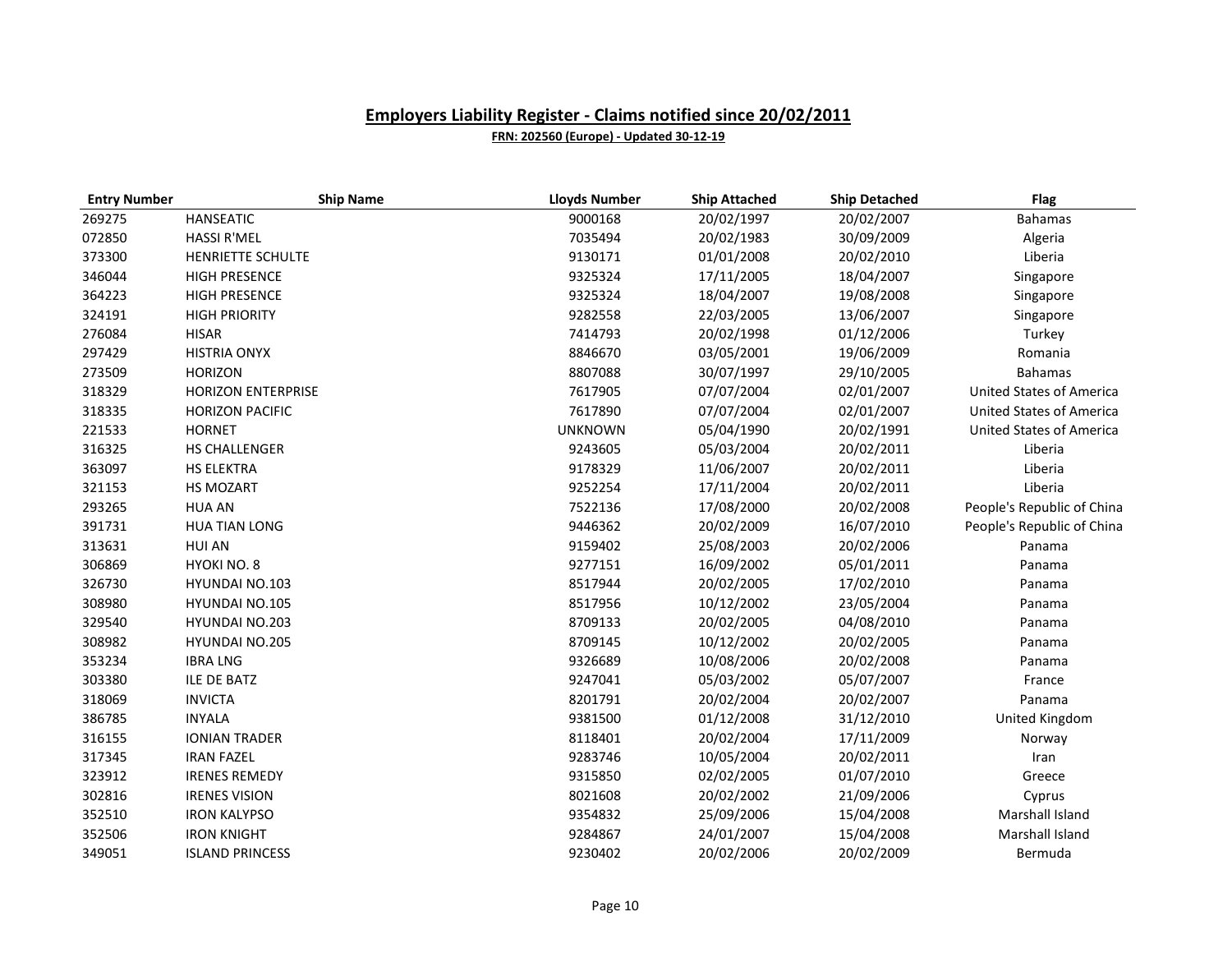| <b>Entry Number</b> | <b>Ship Name</b>            | <b>Lloyds Number</b> | <b>Ship Attached</b> | <b>Ship Detached</b> | <b>Flag</b>                     |
|---------------------|-----------------------------|----------------------|----------------------|----------------------|---------------------------------|
| 236153              | <b>ISLE OF INISHMORE</b>    | 7915228              | 20/02/1992           | 05/06/1997           | Ireland                         |
| 236164              | <b>ISLE OF INNISFREE</b>    | 8317942              | 03/03/1992           | 23/03/1995           | Bermuda                         |
| 267723              | <b>ISOLA AZZURRA</b>        | 9125243              | 26/06/1997           | 05/05/2005           | Italy                           |
| 296679              | <b>ISOLA BLU</b>            | 9196711              | 02/03/2001           | 18/08/2005           | Italy                           |
| 269199              | <b>IVER FOSS</b>            | 000000               | 20/02/1997           | 20/02/2002           | <b>United States of America</b> |
| 233181              | IZ.                         | 8113360              | 29/10/1991           | 06/08/2004           | Liberia                         |
| 360701              | <b>J.FRIEND</b>             | 8110291              | 16/03/2007           | 27/06/2010           | Hong Kong                       |
| 029852              | <b>JAY GAYATRI</b>          | 7214038              | 25/10/1977           | 26/09/1994           | India                           |
| 269092              | <b>JIN HAI TENG</b>         | 8021543              | 20/02/1997           | 02/04/2010           | People's Republic of China      |
| 296948              | <b>JIN MAN JIANG</b>        | 9142409              | 20/02/2001           | 20/02/2009           | People's Republic of China      |
| 256939              | <b>JIN YI</b>               | 8223567              | 10/03/1995           | 12/11/2002           | Panama                          |
| 370847              | <b>JIN YING</b>             | 9460320              | 07/11/2007           | 04/07/2008           | Hong Kong                       |
| 290582              | <b>JOINVILLE</b>            | 7357775              | 01/01/2000           | 04/10/2002           | <b>Brazil</b>                   |
| 081902              | <b>JOLLY AMARANTO</b>       | 7616365              | 16/11/1984           | 07/02/2011           | Italy                           |
| 271344              | <b>JOLLY PLATINO</b>        | 8901872              | 16/05/1997           | 21/07/2010           | Italy                           |
| 087792              | <b>JOLLY SMERALDO</b>       | 7722231              | 29/10/1985           | 30/11/2010           | Italy                           |
| 328465              | <b>JP MAGENTA</b>           | 9310434              | 11/07/2005           | 07/03/2007           | Panama                          |
| 015895              | <b>JUNDIA</b>               | 7326946              | 03/10/1973           | 26/04/2000           | <b>Brazil</b>                   |
| 364898              | <b>JUNEAU</b>               | 8906688              | 29/06/2007           | 23/10/2009           | Malta                           |
| 296569              | <b>JUPITER APPLAUSE</b>     | 9161479              | 16/02/2001           | 20/02/2005           | Panama                          |
| 279479              | <b>K.DAHLIA</b>             | 8715041              | 03/09/1998           | 25/08/2007           | Panama                          |
| 357259              | <b>KAMAKURA</b>             | 8705462              | 09/01/2007           | 21/10/2009           | Panama                          |
| 319306              | <b>KAMCHATSKIY PROLIV</b>   | 8228476              | 12/08/2004           | 29/01/2009           | Panama                          |
| 321067              | <b>KAMPOS</b>               | 9009138              | 01/12/2004           | 23/12/2009           | Bahamas                         |
| 223630              | <b>KAPETAN MICHALIS</b>     | 7376537              | 02/08/1990           | 03/10/2002           | Greece                          |
| 246572              | KARTALKOY                   | 7022186              | 01/09/1993           | 19/11/2003           | Turkey                          |
| 316127              | <b>KASPAR SCHULTE</b>       | 9273442              | 10/02/2004           | 20/02/2010           | Liberia                         |
| 328393              | <b>KASTOR P</b>             | 8122610              | 01/07/2005           | 08/11/2010           | Greece                          |
| 376889              | <b>KC BRIDGE</b>            | 7908835              | 20/02/2008           | 20/02/2009           | Republic of Korea               |
| 071959              | KEEFAN                      | 8006414              | 08/12/1982           | 16/05/2008           | Liberia                         |
| 403655              | <b>KEI (EX HULL 050207)</b> | 9475387              | 03/02/2010           | 03/04/2010           | Not Known                       |
| 042576              | <b>KENTUCKY</b>             | 7913323              | 17/12/1980           | 20/02/1998           | Panama                          |
| 365529              | <b>KING COAL</b>            | 9118678              | 25/07/2007           | 15/04/2008           | Marshall Island                 |
| 296424              | <b>KITANO</b>               | 8914001              | 16/02/2001           | 07/12/2009           | Japan                           |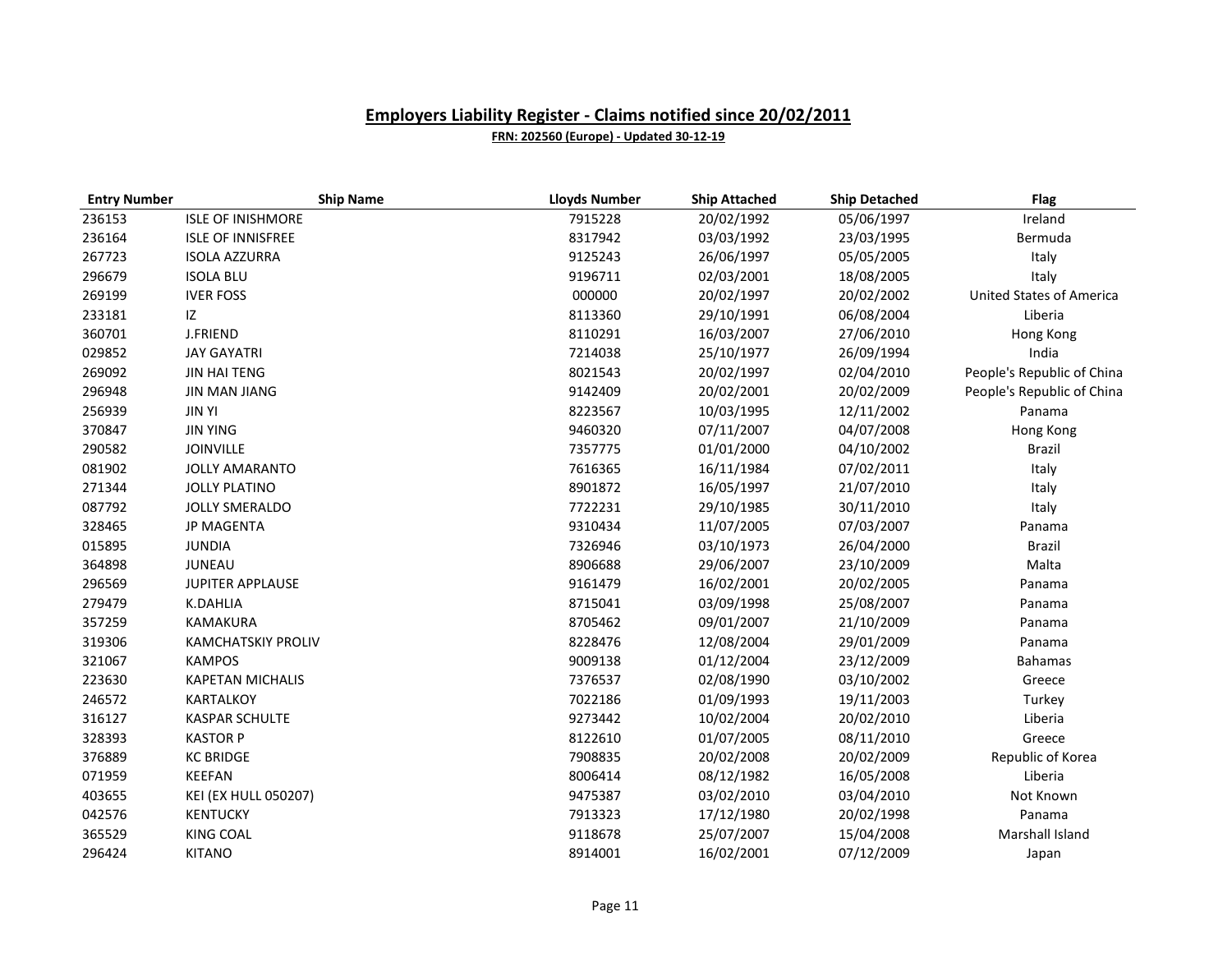| <b>Entry Number</b> | <b>Ship Name</b>        | <b>Lloyds Number</b> | <b>Ship Attached</b> | <b>Ship Detached</b> | <b>Flag</b>                     |
|---------------------|-------------------------|----------------------|----------------------|----------------------|---------------------------------|
| 310236              | <b>KN TRADER</b>        | 9061875              | 20/02/2003           | 15/01/2009           | Singapore                       |
| 310237              | <b>KOCHNEV</b>          | 8801620              | 20/02/2003           | 25/02/2010           | Cyprus                          |
| 406623              | <b>KOWIE</b>            | 9382504              | 14/10/2010           | 31/12/2010           | United Kingdom                  |
| 356646              | <b>KRISTINA THERESA</b> | 9321641              | 24/11/2006           | 20/02/2010           | Isle of Man                     |
| 316897              | <b>KRITI AKTI</b>       | 8412572              | 29/03/2004           | 08/04/2010           | Greece                          |
| 316899              | <b>KRITI CHAMPION</b>   | 8420270              | 29/03/2004           | 18/12/2008           | Greece                          |
| 385039              | <b>KRITI COLOR</b>      | 8420282              | 07/11/2008           | 24/03/2010           | Panama                          |
| 316901              | <b>KRITI RIVER</b>      | 8412596              | 29/03/2004           | 24/03/2010           | Greece                          |
| 329289              | <b>KUISEB</b>           | 8118114              | 15/07/2005           | 13/03/2009           | <b>Bahamas</b>                  |
| 347203              | <b>KVARVEN</b>          | 8618889              | 15/09/2005           | 24/06/2009           | Malaysia                        |
| 344924              | <b>KYLA</b>             | 8000460              | 12/08/2005           | 26/11/2009           | Liberia                         |
| 309943              | <b>KYOWA SALVIA</b>     | 8513417              | 04/02/2003           | 30/03/2009           | Panama                          |
| 314285              | LA PAZ                  | 9031650              | 07/10/2003           | 20/02/2011           | Panama                          |
| 245095              | LAMBARI                 | 8301814              | 14/05/1993           | 01/01/2000           | Brazil                          |
| 294700              | <b>LAS CUEVAS</b>       | 9209283              | 05/12/2000           | 30/12/2010           | Panama                          |
| 301110              | LAURA D'AMATO           | 9243526              | 15/01/2002           | 21/01/2005           | Panama                          |
| 348206              | <b>LAURA DELMAS</b>     | 7704605              | 05/01/2006           | 20/02/2011           | <b>Bahamas</b>                  |
| 401828              | LAVELA                  | 9381512              | 30/03/2010           | 30/09/2010           | United Kingdom                  |
| 281997              | <b>LEONIS</b>           | 9012692              | 01/02/1999           | 12/01/2009           | Italy                           |
| 206269              | <b>LEYLA DEVAL</b>      | 7505774              | 12/07/1988           | 13/02/2008           | Turkey                          |
| 307856              | <b>LINDEN PRIDE</b>     | 9206396              | 31/10/2002           | 29/10/2010           | Panama                          |
| 281618              | LINKUVA                 | 8710699              | 17/12/1998           | 21/06/2000           | Lithuania                       |
| 350798              | LIQUID CRYSTAL          | 8905177              | 16/05/2006           | 23/06/2009           | Panama                          |
| 289618              | <b>LMZ CHRISTIANA</b>   | 7924906              | 19/01/2000           | 20/02/2003           | Cyprus                          |
| 303607              | <b>LOFOTEN</b>          | 9020077              | 05/04/2002           | 20/02/2008           | Panama                          |
| 281827              | LONE STAR HORIZON       | <b>UNKNOWN</b>       | 09/04/1998           | 20/02/2000           | <b>United States of America</b> |
| 287421              | LORELAY                 | 7349807              | 20/08/1999           | 20/02/2008           | Panama                          |
| 348207              | LUCIE DELMAS            | 7704590              | 05/01/2006           | 20/02/2011           | <b>Bahamas</b>                  |
| 283166              | LYRIA                   | 7360148              | 20/02/1999           | 20/12/2001           | France                          |
| 374029              | <b>MADONNA</b>          | 9196436              | 30/01/2008           | 30/07/2010           | Panama                          |
| 307724              | <b>MADONNA</b>          | 9196436              | 20/12/2002           | 30/01/2008           | Panama                          |
| 303001              | <b>MAERSK DAMPIER</b>   | 9248083              | 20/02/2002           | 20/02/2011           | Liberia                         |
| 304328              | MAERSK DRAMMEN          | 9248095              | 25/04/2002           | 20/02/2011           | Liberia                         |
| 365414              | <b>MAERSK MONTANA</b>   | 9305312              | 24/07/2007           | 20/02/2010           | <b>United States of America</b> |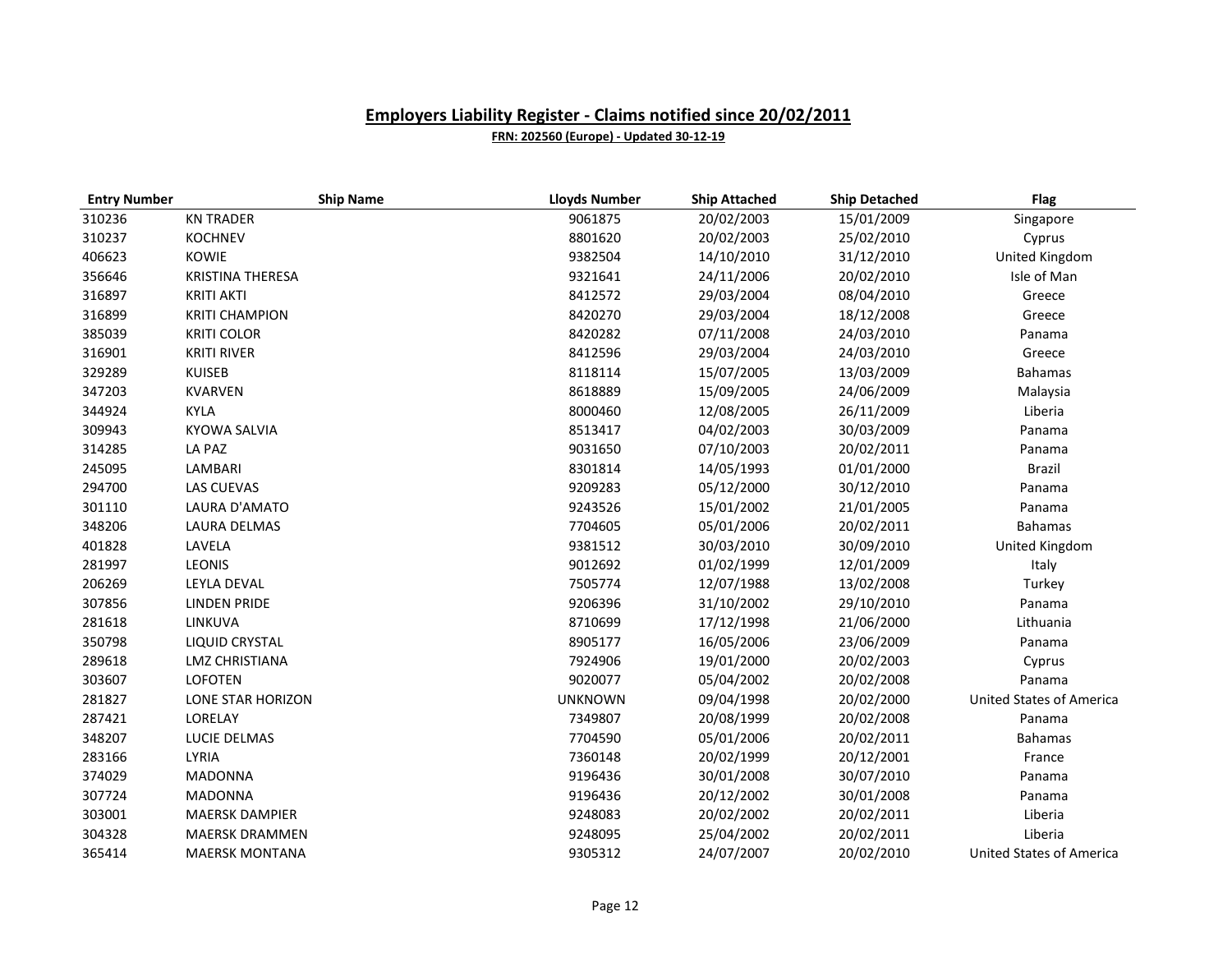| <b>Entry Number</b> | <b>Ship Name</b>         | <b>Lloyds Number</b> | <b>Ship Attached</b> | <b>Ship Detached</b> | <b>Flag</b>                     |
|---------------------|--------------------------|----------------------|----------------------|----------------------|---------------------------------|
| 365412              | <b>MAERSK OHIO</b>       | 9298698              | 07/08/2007           | 20/02/2010           | <b>United States of America</b> |
| 311893              | <b>MAERSK RHONE</b>      | 9167148              | 27/05/2003           | 20/02/2010           | Isle of Man                     |
| 349753              | <b>MAERSK SEVILLE</b>    | 9299927              | 30/03/2006           | 20/02/2009           | Liberia                         |
| 390902              | <b>MAERSK WYOMING</b>    | 9105932              | 30/03/2009           | 20/02/2010           | <b>United States of America</b> |
| 379535              | MAGELLAN ENDEAVOUR       | 9333280              | 06/08/2008           | 17/07/2010           | Panama                          |
| 284264              | <b>MANDARIN MOON</b>     | 8309359              | 20/02/1999           | 23/04/2005           | Singapore                       |
| 326560              | <b>MANDARIN MOON</b>     | 8309359              | 23/04/2005           | 10/07/2009           | Singapore                       |
| 348969              | <b>MAR ADRIANA</b>       | 9182796              | 20/02/2006           | 03/03/2010           | Spain                           |
| 262823              | <b>MAR PATRICIA</b>      | 8016134              | 20/02/1996           | 08/10/1997           | Spain                           |
| 309619              | <b>MARATHON</b>          | 9257814              | 22/01/2003           | 21/04/2010           | Greece                          |
| 227096              | <b>MARE ORIENS</b>       | 8220151              | 28/12/1990           | 17/09/2003           | Italy                           |
| 314274              | <b>MARE SALERNUM</b>     | 9260809              | 15/10/2003           | 14/09/2010           | Italy                           |
| 281722              | <b>MARIA BOTTIGLIERI</b> | 9085948              | 05/10/1998           | 22/02/2007           | Italy                           |
| 289034              | <b>MARION DUFRESNE</b>   | 9050814              | 27/09/1999           | 20/02/2011           | France                          |
| 353035              | MARITIME JEONGAM         | 9237113              | 05/07/2006           | 02/09/2009           | Panama                          |
| 324083              | <b>MARIVIC</b>           | 7916868              | 14/02/2005           | 31/05/2007           | Panama                          |
| 252924              | <b>MARWAN</b>            | 9070008              | 27/05/1994           | 11/03/2010           | Cyprus                          |
| 256312              | <b>MAVI MARMARA</b>      | 9005869              | 20/02/1995           | 24/03/2005           | Turkey                          |
| 357850              | <b>MCT MONTE ROSA</b>    | 9298363              | 02/02/2007           | 12/01/2009           | Switzerland                     |
| 353865              | <b>MEDI BANGKOK</b>      | 9377688              | 06/09/2006           | 30/12/2008           | Panama                          |
| 353218              | <b>MEDI HONG KONG</b>    | 9301043              | 31/07/2006           | 07/05/2009           | Panama                          |
| 317533              | <b>MEGALONISSOS</b>      | 9250543              | 18/05/2004           | 30/11/2006           | Greece                          |
| 350053              | <b>MERLIN TRADER</b>     | 8005783              | 27/04/2006           | 04/01/2010           | Liberia                         |
| 319338              | <b>MESSIDOR</b>          | 9316220              | 25/08/2004           | 23/08/2010           | Luxembourg                      |
| 296957              | MICHELE BOTTIGLIERI      | 9219422              | 29/03/2001           | 22/02/2007           | Italy                           |
| 389863              | <b>MILENIUM TRES</b>     | 9294226              | 20/02/2009           | 20/02/2011           | Spain                           |
| 292737              | <b>MILTIADIS</b>         | 9087269              | 12/07/2000           | 09/07/2004           | Cyprus                          |
| 310044              | MINERVA II               | 9210220              | 14/02/2003           | 08/04/2007           | Marshall Island                 |
| 372985              | <b>MIRANDA</b>           | 9272814              | 01/01/2008           | 20/02/2011           | Panama                          |
| 291124              | <b>MIRTIDIOTISSA</b>     | 7419626              | 04/04/2000           | 20/02/2006           | Greece                          |
| 278768              | MISS DEBBIE              | 7946332              | 28/04/1998           | 20/02/2002           | Mexico                          |
| 278778              | MISS SUE                 | <b>UNKNOWN</b>       | 28/04/1998           | 20/02/2002           | <b>United States of America</b> |
| 273007              | <b>MLJET</b>             | 8113372              | 13/08/1997           | 03/07/2008           | Croatia                         |
| 232952              | <b>MOLAT</b>             | 7601621              | 15/10/1991           | 27/04/2007           | St. Vincent & Grenadines        |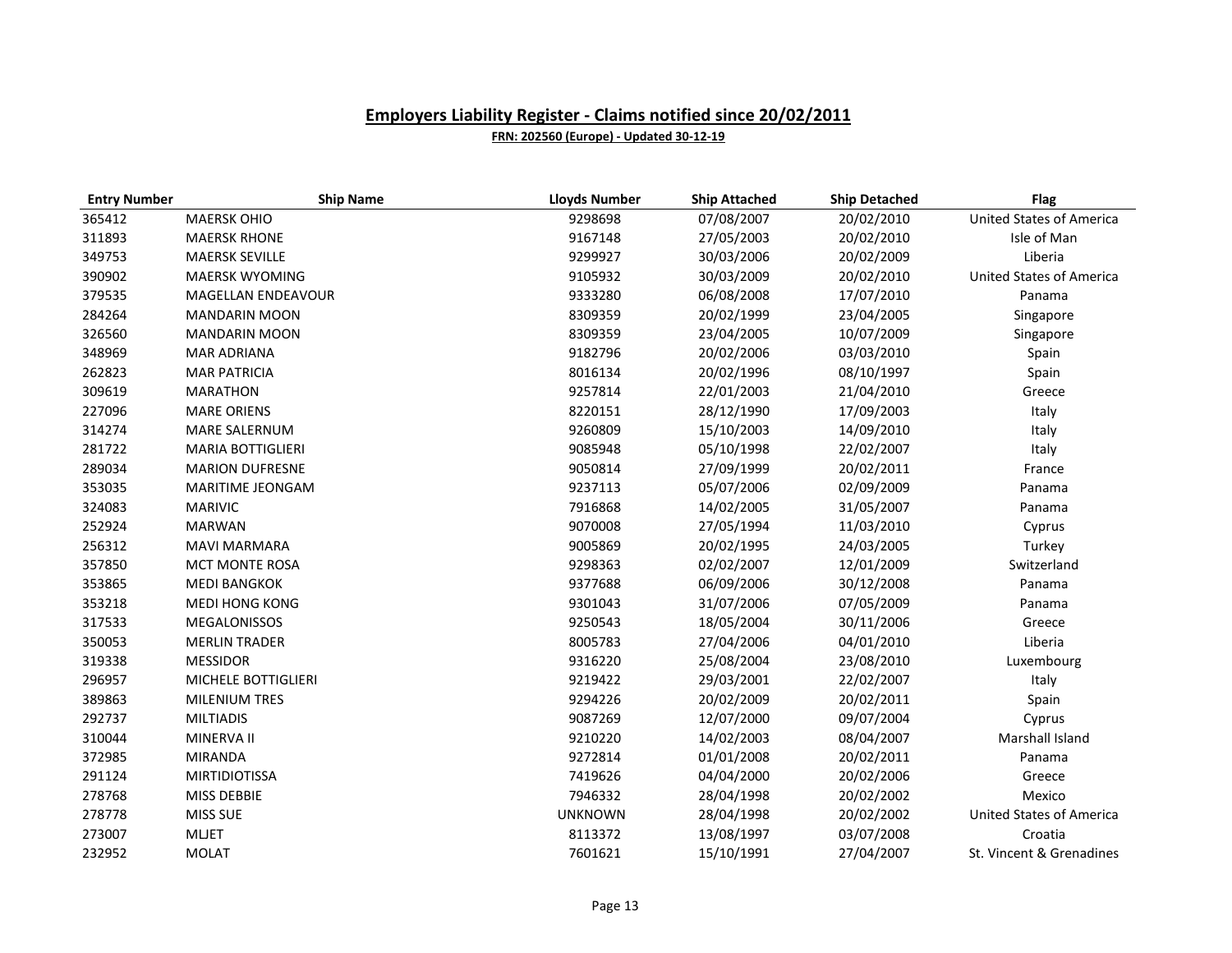| <b>Entry Number</b> | <b>Ship Name</b>        | <b>Lloyds Number</b> | <b>Ship Attached</b> | <b>Ship Detached</b> | <b>Flag</b>                 |
|---------------------|-------------------------|----------------------|----------------------|----------------------|-----------------------------|
| 346259              | <b>MONTIGNY</b>         | 9256858              | 26/09/2005           | 20/10/2009           | Liberia                     |
| 359780              | <b>MORNING MIDAS</b>    | <b>UNKNOWN</b>       | 20/02/2007           | 20/02/2011           | United Kingdom              |
| 072852              | <b>MOURAD DIDOUCHE</b>  | 7400704              | 20/02/1983           | 20/02/2005           | Algeria                     |
| 092368              | MOUSELA                 | 7208273              | 03/07/1986           | 15/01/2005           | Panama                      |
| 406206              | <b>MP PANAMAX 6</b>     | 9111577              | 27/09/2010           | 20/02/2011           | Panama                      |
| 293608              | <b>MSC CORSICA</b>      | 7905924              | 16/08/2000           | 20/02/2007           | Marshall Island             |
| 386588              | <b>MSC FANTASIA</b>     | 9359791              | 08/12/2008           | 10/06/2009           | Panama                      |
| 310097              | <b>MUBARAZ</b>          | 9074626              | 20/02/2003           | 20/02/2010           | Liberia                     |
| 035628              | <b>MURIAE</b>           | 7505279              | 22/06/1979           | 01/01/2000           | <b>Brazil</b>               |
| 206457              | NAFT <sub>1</sub>       | 7821465              | 28/04/1988           | 30/06/2009           | Kuwait                      |
| 276811              | <b>NAMIBIA</b>          | 7600823              | 05/03/1998           | 20/02/2009           | <b>Bahamas</b>              |
| 391732              | <b>NAN TIAN LONG</b>    | 8863680              | 20/02/2009           | 16/07/2010           | People's Republic of China  |
| 349932              | <b>NAVIGATOR</b>        | 9296377              | 07/04/2006           | 20/02/2009           | Liberia                     |
| 373329              | <b>NAVIOS APOLLON</b>   | 9211145              | 31/12/2007           | 29/10/2009           | Greece                      |
| 352911              | <b>NAVIOS VECTOR</b>    | 9241358              | 29/06/2006           | 28/04/2010           | Panama                      |
| 269022              | <b>NDS PROGRESS</b>     | 7500841              | 07/02/1997           | 14/08/2007           | Cyprus                      |
| 318370              | <b>NDS PROMINENCE</b>   | 8107282              | 28/05/2004           | 02/12/2009           | St. Vincent & Grenadines    |
| 278755              | <b>NEPTUNE GLORY</b>    | 9165346              | 18/05/1998           | 29/10/2004           | Panama                      |
| 325394              | <b>NETADOLA</b>         | 9035412              | 22/03/2005           | 10/04/2008           | Malta                       |
| 288912              | <b>NEWMAND</b>          | 8900476              | 22/11/1999           | 22/09/2004           | Cyprus                      |
| 395068              | <b>NICOLAOS</b>         | 9429297              | 22/01/2010           | 18/02/2011           | Greece                      |
| 380296              | NILEDUTCH ATLANTIC      | 7702889              | 22/05/2008           | 27/08/2010           | <b>Netherlands Antilles</b> |
| 380958              | NILEDUTCH KWANZA        | 7702877              | 25/06/2008           | 16/09/2010           | <b>Netherlands Antilles</b> |
| 300603              | <b>NIPPON MARU</b>      | 8817631              | 01/10/2001           | 24/03/2006           | Japan                       |
| 272210              | NISSEKI MARU            | 8705759              | 09/08/1997           | 24/07/2002           | Japan                       |
| 397039              | <b>NORD IMAGINATION</b> | 9547506              | 30/10/2009           | 24/04/2010           | Panama                      |
| 352912              | <b>NORD LUNA</b>        | 9213791              | 29/06/2006           | 15/01/2008           | Panama                      |
| 356091              | <b>NORDIC RUTH</b>      | 9208473              | 16/10/2006           | 11/04/2010           | Liberia                     |
| 275689              | <b>NORMANDY</b>         | 7901772              | 10/01/1998           | 12/01/2005           | Ireland                     |
| 353220              | <b>NORMED BREMEN</b>    | 9346421              | 29/11/2006           | 20/02/2010           | Malta                       |
| 296931              | <b>NORTH DUCHESS</b>    | 8301955              | 20/02/2001           | 24/03/2006           | Greece                      |
| 403978              | <b>NOVA GORICA</b>      | <b>UNKNOWN</b>       | 12/05/2010           | 14/08/2010           | Liberia                     |
| 316280              | NYK ANDROMEDA           | 9162497              | 27/02/2004           | 23/04/2010           | Panama                      |
| 316281              | <b>NYK CASTOR</b>       | 9152284              | 27/02/2004           | 23/04/2010           | Panama                      |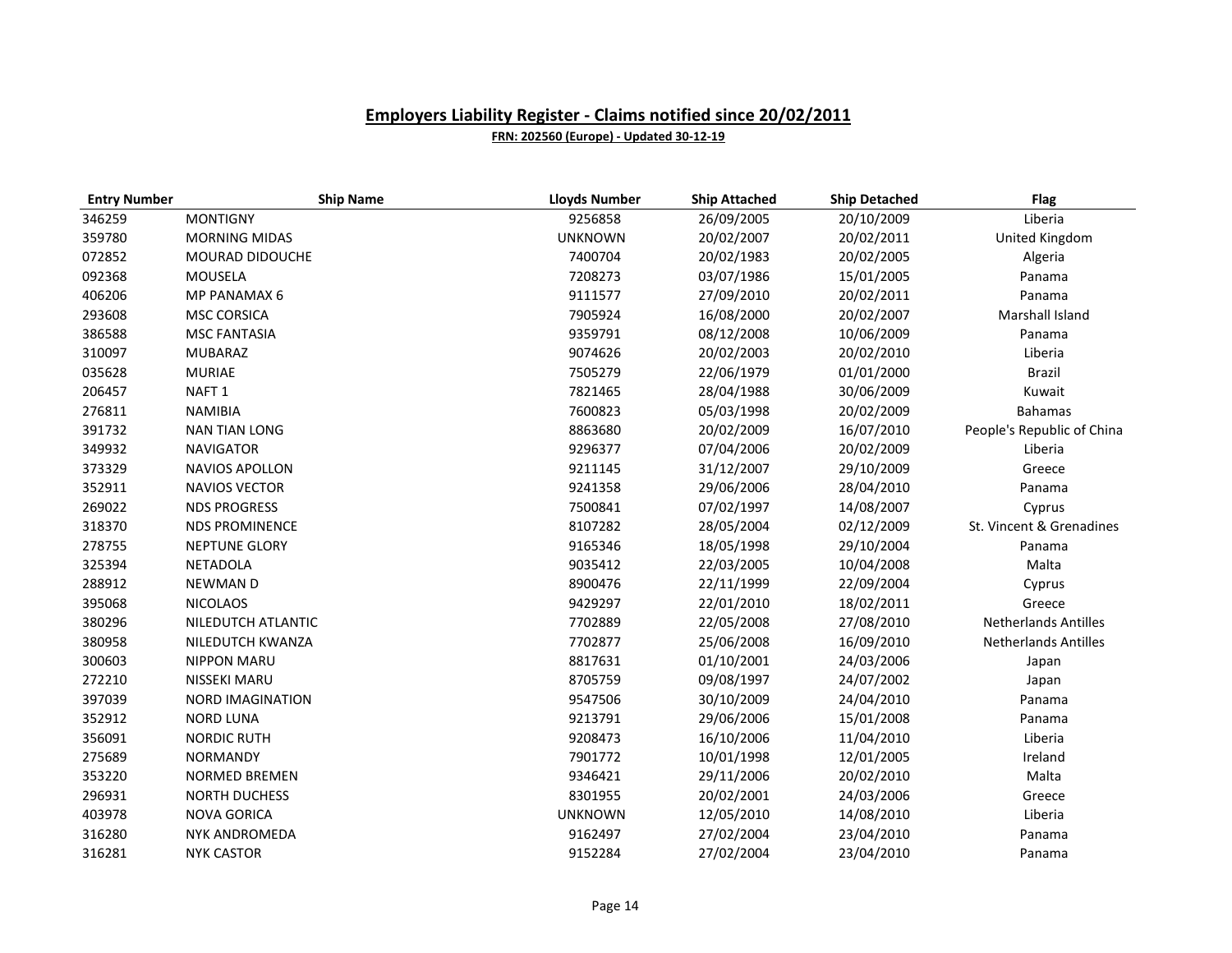| <b>Entry Number</b> | <b>Ship Name</b>         | <b>Lloyds Number</b> | <b>Ship Attached</b> | <b>Ship Detached</b> | <b>Flag</b>                     |
|---------------------|--------------------------|----------------------|----------------------|----------------------|---------------------------------|
| 379620              | <b>NYK CONSTELLATION</b> | 9337626              | 01/04/2008           | 20/02/2010           | Marshall Island                 |
| 379766              | <b>NYK DANIELLA</b>      | 9355410              | 12/06/2008           | 20/02/2010           | Singapore                       |
| 387823              | <b>NYK JOANNA</b>        | 9387449              | 06/02/2009           | 20/02/2009           | Panama                          |
| 302165              | <b>NYK KAI</b>           | 9030735              | 01/02/2002           | 14/09/2010           | Panama                          |
| 389866              | <b>NYK LAURA</b>         | 9406752              | 27/02/2009           | 20/02/2010           | Panama                          |
| 325612              | <b>NYK PROCYON</b>       | 9074004              | 31/03/2005           | 04/03/2009           | Panama                          |
| 322830              | <b>NYK SIRIUS</b>        | 9168324              | 28/12/2004           | 23/04/2010           | Panama                          |
| 304224              | <b>NYK SPRINGTIDE</b>    | 9017044              | 14/04/2002           | 24/02/2010           | Panama                          |
| 302164              | <b>NYK STARLIGHT</b>     | 8918837              | 01/02/2002           | 10/02/2010           | Panama                          |
| 236729              | <b>OBROVAC</b>           | 8026593              | 14/10/1991           | 08/11/2000           | Panama                          |
| 344984              | <b>OCEAN LYRA</b>        | 9296248              | 26/10/2005           | 07/01/2010           | Panama                          |
| 260502              | <b>OCEAN PHOENIX</b>     | 9111591              | 22/09/1995           | 12/02/2004           | Panama                          |
| 348019              | <b>OCEAN PREFECT</b>     | 9249257              | 13/01/2006           | 03/12/2009           | United Kingdom                  |
| 398835              | <b>OCEAN PRELUDE</b>     | 9111577              | 03/12/2009           | 27/09/2010           | United Kingdom                  |
| 314449              | <b>OCEAN PRELUDE</b>     | 9111577              | 17/10/2003           | 03/12/2009           | United Kingdom                  |
| 358365              | <b>OCEAN PRESIDENT</b>   | 9227998              | 28/11/2006           | 03/12/2009           | Hong Kong                       |
| 348997              | <b>OCEAN PRIDE</b>       | 9114969              | 20/02/2006           | 31/10/2008           | Italy                           |
| 289901              | <b>OCEAN PRINCESS</b>    | 9169550              | 28/01/2000           | 17/10/2002           | Liberia                         |
| 307883              | <b>OCEANA</b>            | 9169550              | 17/10/2002           | 20/02/2009           | Bermuda                         |
| 298604              | <b>OINOUSSIAN LEGEND</b> | 9122851              | 25/05/2001           | 07/06/2007           | Greece                          |
| 376021              | <b>OKTANA</b>            | 2394880              | 20/02/2008           | 20/02/2011           | Greece                          |
| 321041              | <b>OLIPHANT</b>          | 9286061              | 13/12/2004           | 31/12/2010           | United Kingdom                  |
| 386926              | <b>OLYMPIC L</b>         | <b>UNKNOWN</b>       | 20/02/2008           | 12/07/2010           | <b>United States of America</b> |
| 290227              | <b>ORANGE STAR</b>       | 7342976              | 20/02/2000           | 28/10/2010           | Liberia                         |
| 311666              | <b>ORIANA</b>            | 9050137              | 17/04/2003           | 20/02/2009           | United Kingdom                  |
| 266026              | <b>ORIENT TIGER</b>      | 7372933              | 04/10/1996           | 02/08/2002           | <b>Bahamas</b>                  |
| 289662              | ORIENTAL OPAL            | 9116943              | 30/12/1999           | 18/01/2005           | Republic of Korea               |
| 289661              | <b>ORIENTAL RUBY</b>     | 9116931              | 30/12/1999           | 07/08/2001           | Panama                          |
| 305511              | <b>ORIENTOR 2</b>        | 9259848              | 16/07/2002           | 21/01/2010           | Luxembourg                      |
| 359379              | ORSOLINA BOTTIGLIERI     | 9219434              | 22/02/2007           | 20/02/2009           | Italy                           |
| 350458              | OSM GENERAL              | 9166948              | 21/04/2006           | 20/02/2010           | Republic of Korea               |
| 397910              | <b>OSTRIA</b>            | 9037135              | 13/10/2009           | 07/09/2010           | Marshall Island                 |
| 374098              | <b>OSTROV BERINGA</b>    | 8517815              | 17/12/2007           | 07/11/2010           | Vanuatu                         |
| 345793              | <b>OVERSEAS ANIA</b>     | 9053672              | 18/10/2005           | 20/02/2011           | Marshall Island                 |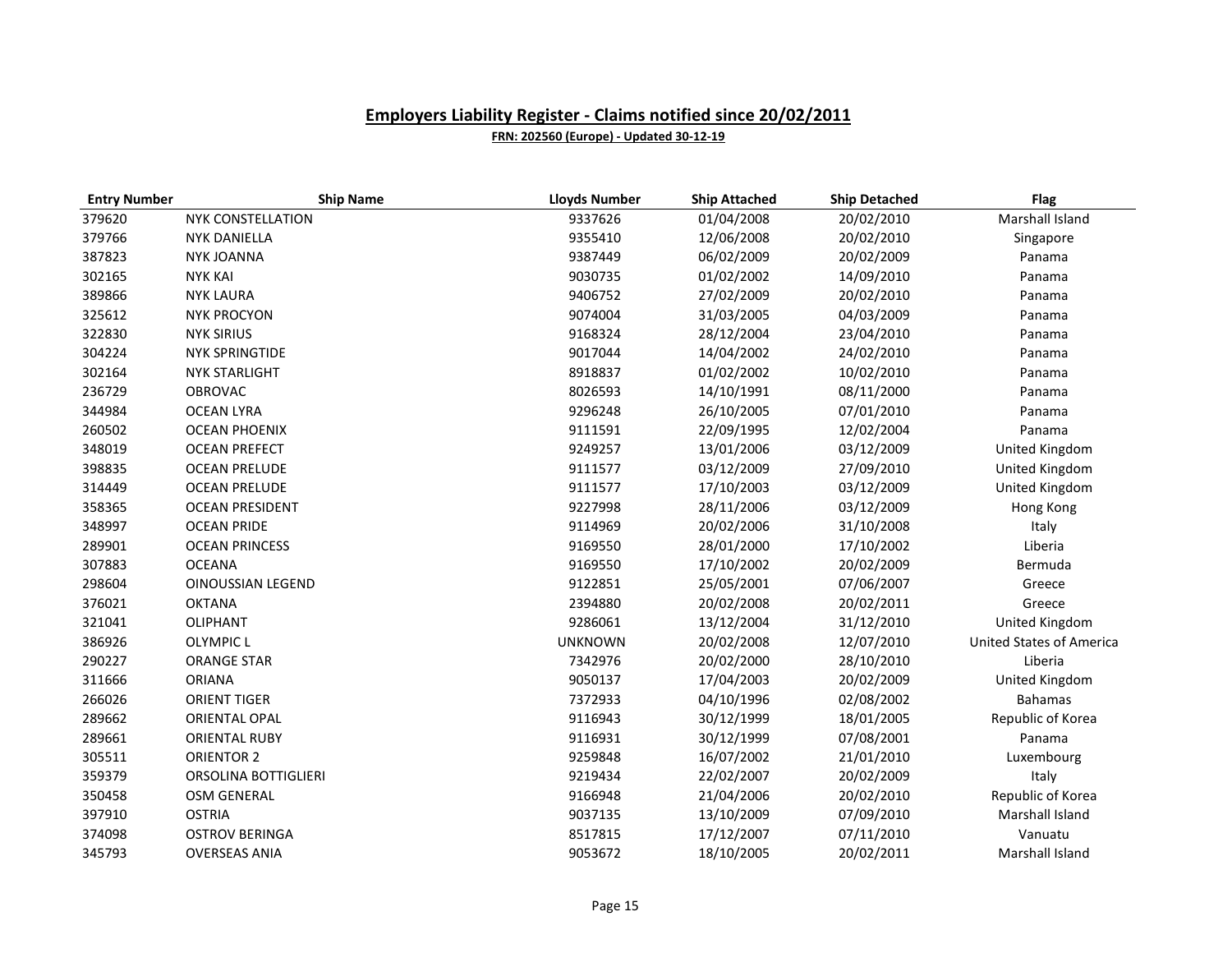| <b>Entry Number</b> | <b>Ship Name</b>             | <b>Lloyds Number</b> | <b>Ship Attached</b> | <b>Ship Detached</b> | Flag                            |
|---------------------|------------------------------|----------------------|----------------------|----------------------|---------------------------------|
| 327914              | <b>OVERSEAS CAMAR</b>        | 8609527              | 12/07/2005           | 29/06/2009           | Marshall Island                 |
| 345790              | <b>OVERSEAS CATHY</b>        | 9248849              | 18/10/2005           | 20/02/2011           | Marshall Island                 |
| 345783              | <b>OVERSEAS CHRIS</b>        | 9217981              | 18/10/2005           | 20/02/2011           | Marshall Island                 |
| 329290              | <b>OVERSEAS CLELIAMAR</b>    | 9001590              | 20/07/2005           | 21/08/2009           | Marshall Island                 |
| 359263              | <b>OVERSEAS DILIGENCE</b>    | 7391240              | 20/02/2007           | 27/09/2007           | <b>United States of America</b> |
| 316162              | <b>OVERSEAS DONNA</b>        | 9197909              | 20/02/2004           | 08/01/2009           | Marshall Island                 |
| 324202              | <b>OVERSEAS ERMAR</b>        | 8711095              | 20/02/2005           | 02/07/2009           | Marshall Island                 |
| 324203              | <b>OVERSEAS FULMAR</b>       | 8806876              | 20/02/2005           | 12/07/2009           | Marshall Island                 |
| 358461              | <b>OVERSEAS HOUSTON</b>      | 9351062              | 09/02/2007           | 27/09/2007           | <b>United States of America</b> |
| 302835              | <b>OVERSEAS NEW YORK</b>     | 7390519              | 20/02/2002           | 12/10/2005           | <b>United States of America</b> |
| 374635              | <b>OVERSEAS PHILADELPHIA</b> | 7932410              | 27/09/2007           | 01/07/2010           | <b>United States of America</b> |
| 324133              | <b>OVERSEAS PHILADELPHIA</b> | 7932410              | 20/02/2005           | 27/09/2007           | <b>United States of America</b> |
| 345792              | <b>OVERSEAS REBECCA</b>      | 9043031              | 18/10/2005           | 20/02/2011           | Marshall Island                 |
| 324208              | <b>OVERSEAS REINEMAR</b>     | 9275763              | 20/02/2005           | 03/06/2009           | Marshall Island                 |
| 326344              | <b>OVERSEAS VEGA</b>         | 8706208              | 06/05/2005           | 08/01/2009           | Marshall Island                 |
| 368480              | <b>OXL NOMAD</b>             | 9169823              | 30/07/2007           | 08/12/2009           | Antigua & Barbuda               |
| 318939              | PABLO NERUDA                 | 7605835              | 27/07/2004           | 20/02/2006           | <b>Russian Federation</b>       |
| 359461              | <b>PACHINO</b>               | 9257060              | 27/02/2007           | 01/11/2009           | Antigua & Barbuda               |
| 319914              | PACIFIC FALCON               | 9197612              | 12/10/2004           | 12/02/2010           | Hong Kong                       |
| 402031              | PACIFIC LUNA                 | 9479979              | 06/04/2010           | 01/10/2010           | Panama                          |
| 316167              | <b>PACIFIC RUBY</b>          | 9047427              | 20/02/2004           | 15/05/2008           | Marshall Island                 |
| 324135              | PACIFIC SAPPHIRE             | 9047415              | 20/02/2005           | 13/07/2006           | Marshall Island                 |
| 319874              | <b>PACIFIC SUN</b>           | 8314122              | 28/08/2004           | 20/02/2005           | <b>Bahamas</b>                  |
| 317607              | <b>PACIFIC TRADER</b>        | 7920431              | 07/05/2004           | 19/11/2010           | Panama                          |
| 394552              | PAGUERA                      | 9267429              | 01/04/2009           | 20/02/2011           | Antigua & Barbuda               |
| 310132              | PAIUTE                       | 9105530              | 20/02/2003           | 20/02/2011           | Antigua & Barbuda               |
| 232953              | <b>PAKRAC</b>                | 7601633              | 15/10/1991           | 20/07/2007           | St. Vincent & Grenadines        |
| 269070              | PANAMA                       | 8902125              | 04/02/1997           | 29/04/2008           | Liberia                         |
| 282925              | PANAMAX POWER                | 8115289              | 12/03/1999           | 22/12/2010           | Cyprus                          |
| 270443              | PANAMAX RIDE                 | 7628356              | 16/05/1997           | 08/02/2002           | Cyprus                          |
| 299313              | <b>PANCON EXPRESS</b>        | 8301709              | 09/08/2001           | 31/05/2009           | Panama                          |
| 302972              | <b>PANORMOS</b>              | 8103303              | 20/02/2002           | 23/09/2009           | Cyprus                          |
| 349344              | PEDHOULAS MERCHANT           | 9279800              | 14/03/2006           | 20/02/2010           | Cyprus                          |
| 383521              | PELJESAC                     | 7932549              | 30/09/2008           | 22/09/2009           | Marshall Island                 |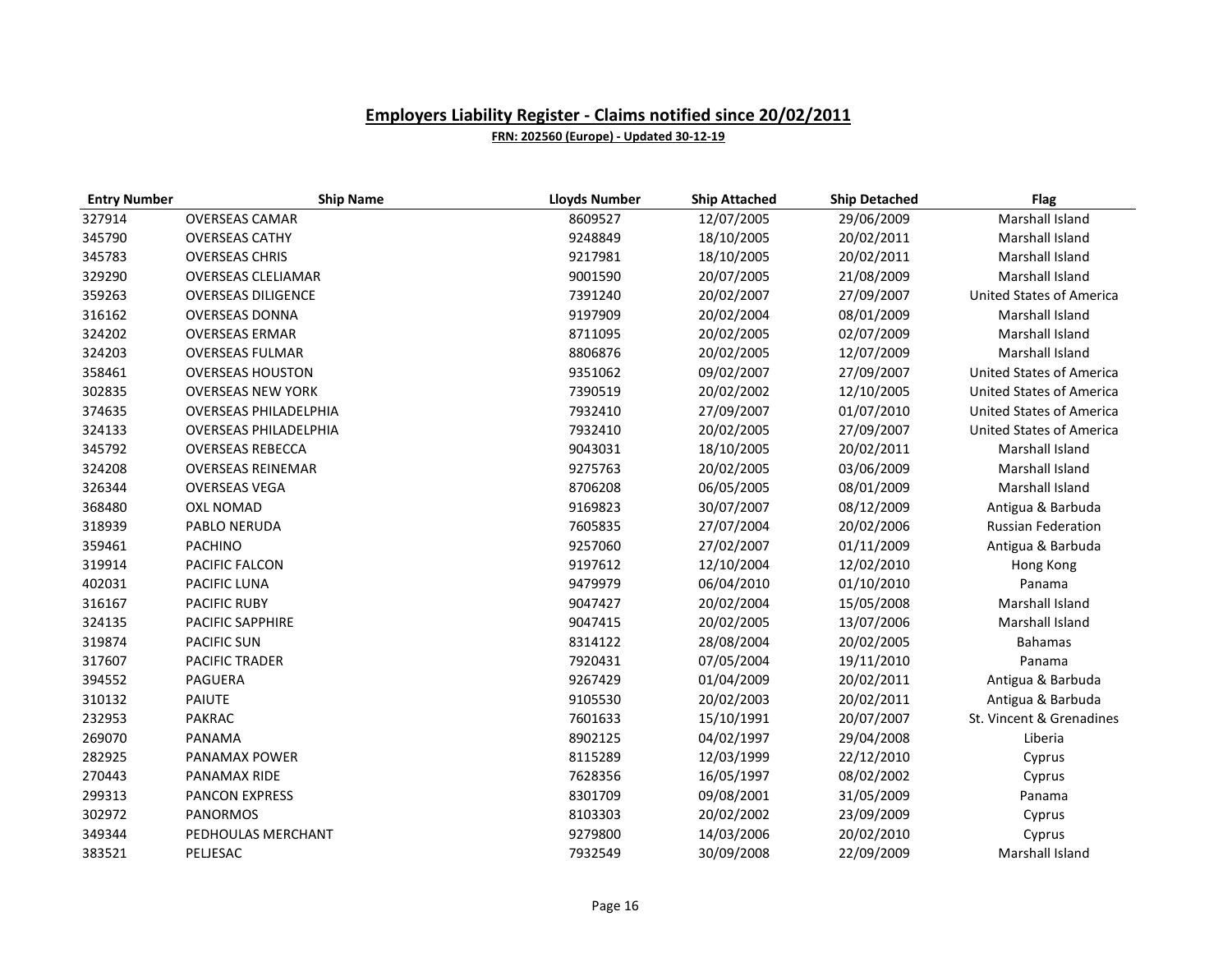| <b>Entry Number</b> | <b>Ship Name</b>          | <b>Lloyds Number</b> | <b>Ship Attached</b> | <b>Ship Detached</b> | <b>Flag</b>                     |
|---------------------|---------------------------|----------------------|----------------------|----------------------|---------------------------------|
| 310131              | PEORIA                    | 9105891              | 20/02/2003           | 27/05/2010           | Antigua & Barbuda               |
| 316225              | PEQUOD                    | 8011304              | 20/02/2004           | 20/02/2006           | Liberia                         |
| 306806              | PHILADELPHIA (BARGE)      | 8641719              | 13/09/2002           | 26/07/2010           | <b>United States of America</b> |
| 316290              | PHOENIX BETA              | 9242223              | 05/03/2004           | 20/02/2011           | Hong Kong                       |
| 296300              | <b>PIEMONTE</b>           | 8520484              | 17/01/2001           | 14/04/2008           | <b>Bahamas</b>                  |
| 326202              | PIGEON POINT              | 9322396              | 06/05/2005           | 01/01/2010           | Panama                          |
| 286560              | <b>PINDOS</b>             | 9100217              | 05/08/1999           | 12/05/2010           | Cayman Islands                  |
| 316902              | <b>PLATINUM</b>           | 9075008              | 29/03/2004           | 20/02/2011           | Greece                          |
| 292953              | <b>PLATRES</b>            | 8907539              | 29/08/2000           | 21/01/2011           | Panama                          |
| 029245              | PODUNAVLJE                | 6620450              | 20/02/1977           | 16/06/1998           | Croatia                         |
| 328394              | POLYDEFKIS P              | 8122608              | 01/07/2005           | 15/10/2010           | Greece                          |
| 274040              | PONTODROMON               | 8318702              | 14/11/1997           | 09/03/2009           | Cyprus                          |
| 203764              | <b>PONTOKRATIS</b>        | 8000252              | 01/04/1988           | 15/12/2010           | Cyprus                          |
| 239746              | PONTOMEDON                | 8318685              | 11/08/1992           | 30/03/2009           | Cyprus                          |
| 366090              | <b>POSEIDON GRACE</b>     | 9414101              | 20/09/2007           | 02/12/2010           | Panama                          |
| 232592              | <b>POTENGI</b>            | 8421169              | 02/10/1991           | 17/05/1999           | <b>Brazil</b>                   |
| 287457              | POTI                      | 8010805              | 19/05/1999           | 20/02/2001           | <b>Brazil</b>                   |
| 297092              | PRESIDENTE TANCREDO NEVES | 7508257              | 20/02/2001           | 18/06/2003           | <b>Brazil</b>                   |
| 312510              | PRINCESS MARINA           | 8400012              | 14/04/2003           | 21/09/2007           | Chile                           |
| 371349              | PRINCESS MARISOL          | 8008785              | 13/11/2007           | 26/04/2010           | Panama                          |
| 290754              | PRINCESS VANYA            | 8801008              | 17/03/2000           | 25/01/2011           | Cyprus                          |
| 231623              | <b>PROGRESS</b>           | 7358200              | 02/07/1991           | 20/02/1994           | Cyprus                          |
| 315117              | <b>PSARA</b>              | 8618906              | 28/11/2003           | 09/03/2009           | Greece                          |
| 304426              | <b>QUEEN ZENOBIA</b>      | 9256535              | 28/06/2002           | 24/03/2006           | Panama                          |
| 261394              | RAYA                      | 7365540              | 19/12/1995           | 14/02/2002           | Liberia                         |
| 349846              | <b>RAYS</b>               | 7419391              | 02/12/2005           | 17/12/2010           | St. Vincent & Grenadines        |
| 345792              | REBECCA                   | 9043031              | 18/10/2005           | 20/02/2011           | Marshall Island                 |
| 296354              | <b>REF LIRA</b>           | 9016961              | 27/12/2000           | 10/01/2005           | Panama                          |
| 406643              | <b>RHINO</b>              | 9444508              | 31/08/2010           | 31/12/2010           | Singapore                       |
| 316912              | <b>ROMNY</b>              | 9004499              | 19/02/2004           | 05/10/2009           | Malta                           |
| 244385              | <b>ROPAZI</b>             | 8207317              | 01/04/1993           | 30/06/2005           | Cyprus                          |
| 377151              | ROYAL EMERALD             | 9365520              | 26/03/2008           | 24/11/2009           | Marshall Island                 |
| 280113              | ROYAL FOREST              | 9178551              | 06/11/1998           | 18/02/2003           | Panama                          |
| 385857              | S. ARCTIC                 | 9351373              | 17/11/2008           | 31/08/2009           | Antigua & Barbuda               |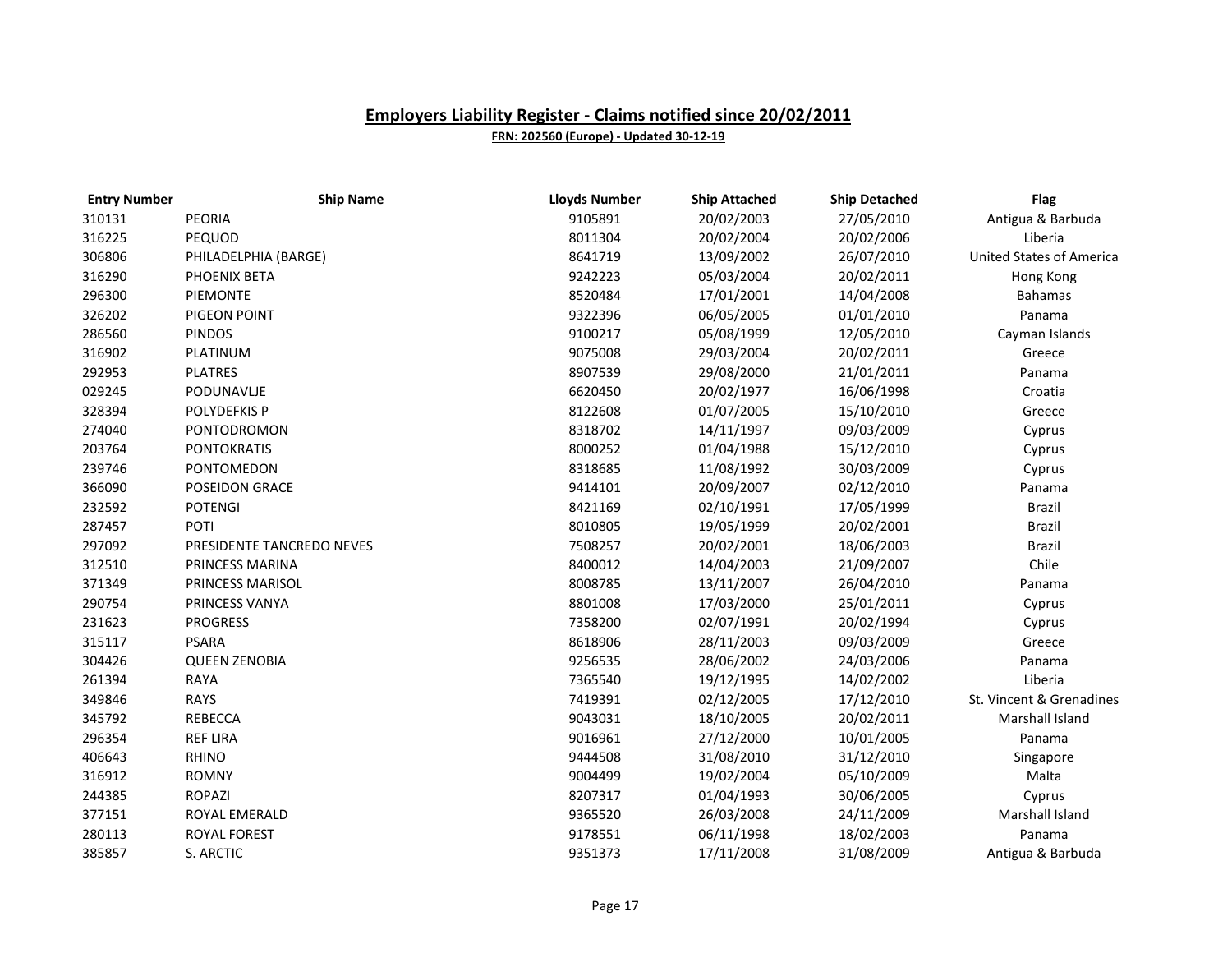| <b>Entry Number</b> | <b>Ship Name</b>           | <b>Lloyds Number</b> | <b>Ship Attached</b> | <b>Ship Detached</b> | <b>Flag</b>                     |
|---------------------|----------------------------|----------------------|----------------------|----------------------|---------------------------------|
| 320475              | SABRINA                    | 9240471              | 14/10/2004           | 20/02/2008           | Antigua & Barbuda               |
| 300797              | SADAN BAYRAKTAR            | 9237149              | 27/09/2001           | 20/02/2009           | Turkey                          |
| 327859              | <b>SAGA SKY</b>            | 9144354              | 29/06/2005           | 20/02/2009           | Hong Kong                       |
| 356225              | SALAMINA                   | 8909460              | 30/11/2006           | 08/10/2010           | Greece                          |
| 310453              | SAMMI CRYSTAL              | 7900986              | 19/02/2003           | 18/06/2010           | Panama                          |
| 080603              | SAMMI CRYSTAL              | 7900986              | 10/08/1984           | 19/02/2003           | Republic of Korea               |
| 321910              | <b>SAMMI SUPERSTARS</b>    | 8112055              | 08/11/2004           | 03/12/2010           | Republic of Korea               |
| 358470              | <b>SAMPLER SETTER</b>      | 7904932              | 11/01/2007           | 20/02/2009           | St. Vincent & Grenadines        |
| 281860              | <b>SAN BRUNO</b>           | 8125636              | 05/01/1999           | 26/01/2003           | Panama                          |
| 324363              | <b>SAN FERNANDO</b>        | 9322384              | 03/03/2005           | 01/01/2010           | Panama                          |
| 321829              | <b>SAN MATEO</b>           | 8125583              | 16/12/2004           | 21/01/2009           | Panama                          |
| 288623              | SANANDAJ                   | 9172040              | 09/11/1999           | 20/02/2011           | Malta                           |
| 314716              | <b>SANKO EAGLE</b>         | 9168348              | 01/12/2003           | 21/07/2009           | Liberia                         |
| 285769              | <b>SANMAR SONATA</b>       | 8004521              | 18/06/1999           | 27/06/2006           | Marshall Island                 |
| 285771              | <b>SANMAR SYMPHONY</b>     | 8320523              | 18/06/1999           | 09/01/2009           | India                           |
| 289600              | SARVESTAN                  | 9172052              | 17/01/2000           | 20/02/2011           | Malta                           |
| 317895              | <b>SATURNAS</b>            | 8210247              | 17/05/2004           | 20/02/2008           | Lithuania                       |
| 289880              | <b>SEA CONQUEROR</b>       | 8316259              | 21/01/2000           | 08/04/2005           | Malta                           |
| 296844              | <b>SEA MAIDEN</b>          | 9138707              | 20/02/2001           | 23/03/2005           | Malaysia                        |
| 281352              | <b>SEA PRINCESS</b>        | 9150913              | 27/11/1998           | 31/12/1999           | Liberia                         |
| 347246              | <b>SEA VENTURE</b>         | 7203687              | 29/11/2005           | 08/01/2010           | <b>United States of America</b> |
| 324116              | SEA-LAND ACHIEVER          | 8212647              | 28/02/2005           | 10/03/2009           | <b>United States of America</b> |
| 289165              | SEA-LAND ANCHORAGE         | 8419142              | 11/12/1999           | 20/02/2001           | <b>United States of America</b> |
| 201237              | <b>SEA-LAND ENTERPRISE</b> | 7617905              | 20/11/1987           | 11/12/1999           | <b>United States of America</b> |
| 320415              | SEA-LAND FLORIDA           | 8212611              | 21/08/2004           | 27/03/2009           | <b>United States of America</b> |
| 388574              | <b>SEA-LAND MERCURY</b>    | 9106194              | 10/03/2009           | 20/02/2010           | <b>United States of America</b> |
| 324127              | SEA-LAND PERFORMANCE       | 8212726              | 28/02/2005           | 20/02/2010           | United States of America        |
| 320416              | <b>SEA-LAND PRIDE</b>      | 8212661              | 19/08/2004           | 17/03/2009           | <b>United States of America</b> |
| 324128              | SEA-LAND QUALITY           | 8212697              | 28/02/2005           | 22/04/2009           | <b>United States of America</b> |
| 303264              | <b>SEABOARD EXPRESS</b>    | 7820423              | 20/02/2002           | 14/10/2010           | Panama                          |
| 303270              | <b>SEABOARD VOYAGER</b>    | 8412869              | 20/02/2002           | 02/07/2010           | Panama                          |
| 329282              | <b>SEABULK ENERGY</b>      | 9144914              | 01/07/2005           | 21/01/2010           | <b>United States of America</b> |
| 329274              | SEABULK MAGNACHEM          | 7427453              | 01/07/2005           | 08/01/2008           | <b>United States of America</b> |
| 275775              | SEAEAGLE                   | 7916313              | 20/02/1998           | 01/01/2009           | Malta                           |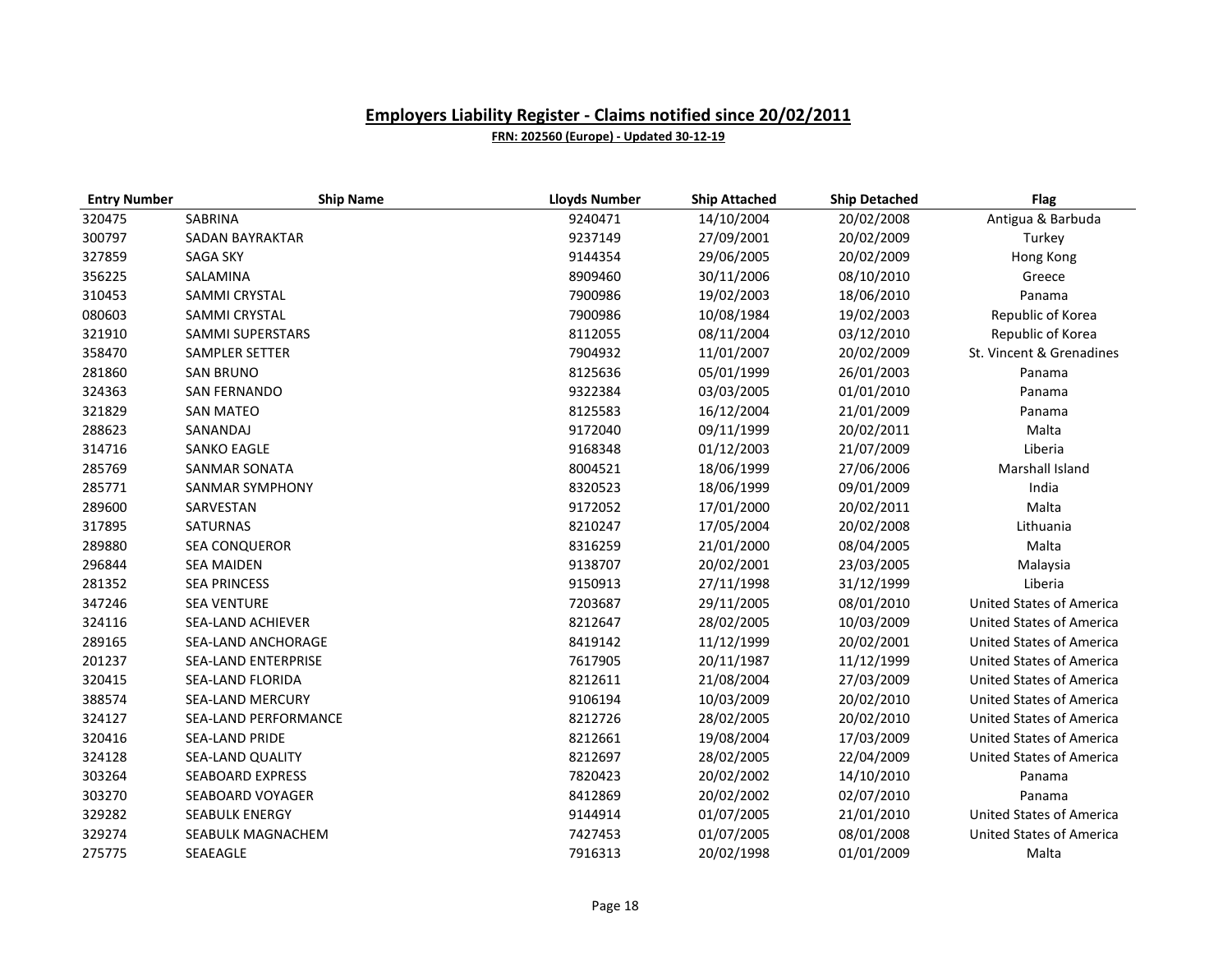| <b>Entry Number</b> | <b>Ship Name</b>      | <b>Lloyds Number</b> | <b>Ship Attached</b> | <b>Ship Detached</b> | <b>Flag</b>       |
|---------------------|-----------------------|----------------------|----------------------|----------------------|-------------------|
| 290606              | SEMNAN                | 9171450              | 06/03/2000           | 20/02/2011           | Malta             |
| 282882              | SENSATION             | 8711356              | 20/02/1999           | 20/02/2009           | <b>Bahamas</b>    |
| 241991              | SERRA DEVAL           | 7433426              | 15/12/1992           | 22/06/2010           | Turkey            |
| 299402              | <b>SERYNA</b>         | 8705979              | 30/07/2001           | 19/01/2005           | Greece            |
| 374453              | SEVEN SEAS MARINER    | 9210139              | 31/01/2008           | 20/02/2009           | Bahamas           |
| 374474              | SEVEN SEAS NAVIGATOR  | 9064126              | 31/01/2008           | 20/02/2009           | Bermuda           |
| 310098              | SEVEN SEAS VOYAGER    | 9247144              | 27/02/2003           | 31/01/2008           | <b>Bahamas</b>    |
| 374475              | SEVEN SEAS VOYAGER    | 9247144              | 31/01/2008           | 20/02/2009           | Bahamas           |
| 350380              | <b>SHAMROCK VENUS</b> | 9358620              | 29/05/2006           | 24/03/2010           | Singapore         |
| 318158              | SHARIFA 3             | 8304086              | 11/06/2004           | 10/06/2010           | Egypt             |
| 323788              | SHIMAKAZE             | 8217207              | 31/01/2005           | 30/11/2007           | Panama            |
| 284829              | SHIMANAMI             | 9196345              | 15/07/1999           | 01/05/2009           | Panama            |
| 315121              | SHINOUSSA             | 8618920              | 28/11/2003           | 18/09/2008           | Greece            |
| 287111              | SHOSHUN               | 9208605              | 14/10/1999           | 19/04/2010           | Panama            |
| 245941              | SIBEL DEVAL           | 7353614              | 06/07/1993           | 14/02/2011           | Turkey            |
| 348612              | SICHEM PACE           | 9340415              | 26/01/2006           | 08/12/2008           | Panama            |
| 392657              | <b>SILVER WIND</b>    | 8517059              | 10/04/2009           | 24/06/2009           | Liberia           |
| 389851              | <b>SILVER WIND</b>    | 8517059              | 20/02/2009           | 10/04/2009           | Liberia           |
| 379573              | SIMA                  | 9357353              | 28/05/2008           | 20/02/2011           | Malta             |
| 356845              | SIMON SCHULTE         | 9132868              | 04/12/2006           | 20/02/2010           | Liberia           |
| 313980              | SIRIUS LEADER         | 9213806              | 11/09/2003           | 23/07/2010           | Panama            |
| 392528              | <b>SKOLTEN</b>        | 9426908              | 04/05/2009           | 03/05/2010           | Panama            |
| 374123              | <b>SNAV CAMPANIA</b>  | 7360710              | 01/01/2008           | 10/11/2010           | Italy             |
| 353000              | SNAV SARDEGNA         | 8712518              | 04/01/2006           | 27/02/2008           | Italy             |
| 374122              | <b>SNAV SICILIA</b>   | 7333822              | 01/01/2008           | 08/11/2010           | Italy             |
| 310243              | SOCOL <sub>2</sub>    | 9004475              | 20/02/2003           | 11/03/2010           | Malta             |
| 316912              | SOFRANA KERMADEC      | 9004499              | 19/02/2004           | 05/10/2009           | Malta             |
| 287420              | SOLITAIRE             | 7129049              | 20/08/1999           | 20/02/2008           | Panama            |
| 315941              | SOUTHERN UNITY        | 9261657              | 08/03/2004           | 16/12/2008           | United Kingdom    |
| 326294              | SPITHA                | 9290153              | 27/04/2005           | 20/02/2008           | Cyprus            |
| 359252              | SPLITTNES             | 9101730              | 01/01/2007           | 20/02/2011           | Antigua & Barbuda |
| 355325              | ST. STEPHAN           | 8227795              | 20/09/2006           | 05/06/2010           | Liberia           |
| 360660              | <b>ST. VASILIOS</b>   | 7916337              | 21/03/2007           | 15/03/2010           | Liberia           |
| 319921              | <b>STAR POLARIS</b>   | 9125566              | 07/09/2004           | 23/11/2010           | Greece            |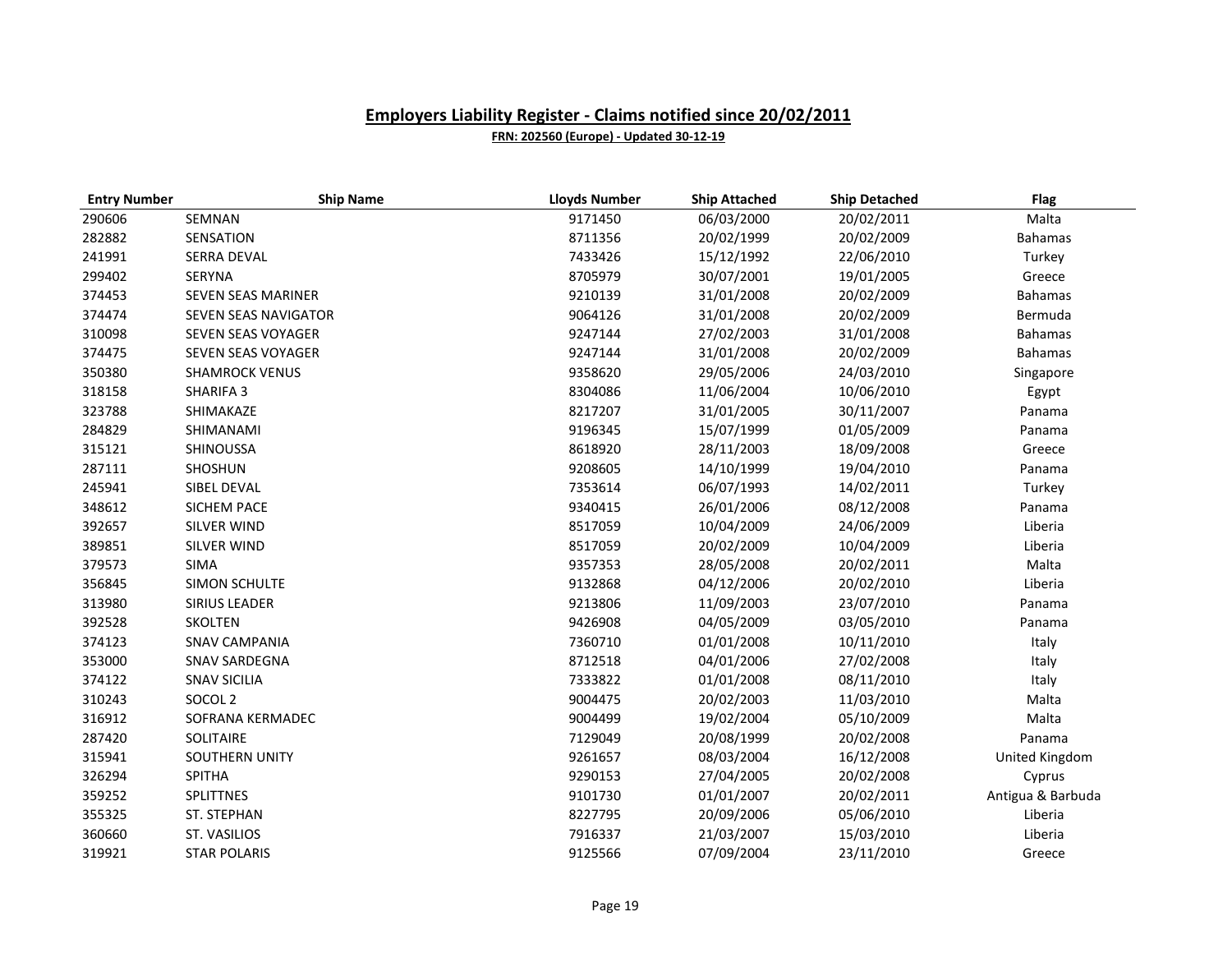| <b>Entry Number</b> | <b>Ship Name</b>           | <b>Lloyds Number</b> | <b>Ship Attached</b> | <b>Ship Detached</b> | <b>Flag</b>                     |
|---------------------|----------------------------|----------------------|----------------------|----------------------|---------------------------------|
| 264777              | <b>STAR POLARIS</b>        | 9125566              | 18/10/1996           | 07/09/2004           | Greece                          |
| 319920              | <b>STAR POLLUX</b>         | 9125542              | 07/09/2004           | 05/11/2010           | Greece                          |
| 349055              | <b>STAR PRINCESS</b>       | 9192363              | 20/02/2006           | 20/02/2009           | Bermuda                         |
| 301838              | <b>STAR PRINCESS</b>       | 9192363              | 26/01/2002           | 20/02/2006           | Bermuda                         |
| 359253              | <b>STEINES</b>             | 7531369              | 01/01/2007           | 23/02/2010           | Antigua & Barbuda               |
| 323108              | <b>STELLAR CUPID</b>       | 9145671              | 30/12/2004           | 22/09/2005           | Panama                          |
| 360314              | STEWART J.CORT             | 7105495              | 20/02/2007           | 20/02/2010           | <b>United States of America</b> |
| 220997              | <b>STOLT SURF</b>          | 8919233              | 23/03/1990           | 20/02/1996           | Liberia                         |
| 359254              | <b>STONES</b>              | 9226396              | 01/01/2007           | 20/02/2011           | Antigua & Barbuda               |
| 311646              | <b>STRAITS VENTURE</b>     | 7718852              | 04/05/2003           | 06/05/2010           | Malaysia                        |
| 395247              | <b>SUMMIT ASIA</b>         | 9550694              | 15/08/2009           | 10/01/2011           | Cyprus                          |
| 392533              | <b>SUMMIT AUSTRALIA</b>    | 9550682              | 06/06/2009           | 30/12/2010           | Cyprus                          |
| 350458              | <b>SUN LAVENDER</b>        | 9166948              | 21/04/2006           | 20/02/2010           | Republic of Korea               |
| 384926              | SUNRAY                     | 9408281              | 24/11/2008           | 01/11/2010           | Marshall Island                 |
| 287202              | SUSANGIRD                  | 9172038              | 21/09/1999           | 20/02/2011           | Malta                           |
| 297321              | <b>TAJIMA</b>              | 9133848              | 01/04/2001           | 17/02/2011           | Panama                          |
| 294668              | <b>TAKACHIHO</b>           | 8718392              | 01/10/2000           | 15/03/2004           | Panama                          |
| 308175              | <b>TAKACHIHO II</b>        | 9183348              | 06/11/2002           | 09/02/2010           | Panama                          |
| 318012              | <b>TAKAMINE</b>            | 9295593              | 30/06/2004           | 07/01/2010           | Panama                          |
| 312491              | TAKASUZU                   | 9177686              | 02/06/2003           | 17/05/2010           | Panama                          |
| 264945              | <b>TAKAYAMA</b>            | 9052343              | 12/07/1996           | 16/02/2001           | Japan                           |
| 359399              | <b>TARPON SANTIAGO</b>     | 7705441              | 20/02/2007           | 20/02/2010           | Cyprus                          |
| 315000              | <b>TASMAN INDEPENDENCE</b> | 8714920              | 08/12/2003           | 26/04/2010           | Marshall Island                 |
| 242137              | <b>TEJO CHEMIST</b>        | 9036272              | 11/11/1992           | 26/03/2002           | Portugal                        |
| 310509              | <b>TENA</b>                | 9217319              | 18/03/2003           | 20/02/2007           | Turkey                          |
| 220518              | <b>TENAGA DUA</b>          | 7428469              | 20/02/1990           | 20/02/2004           | Malaysia                        |
| 248175              | THIA MATINA                | 9071703              | 15/10/1993           | 08/07/2010           | Cyprus                          |
| 295975              | <b>TIGER V</b>             | 7426227              | 23/11/2000           | 30/05/2003           | Panama                          |
| 319045              | <b>TIMELESS</b>            | 9000522              | 30/09/2004           | 18/09/2008           | Liberia                         |
| 320547              | <b>TOBA</b>                | 9304655              | 29/10/2004           | 19/03/2010           | Panama                          |
| 305214              | <b>TOKYO MARU</b>          | 8506684              | 27/06/2002           | 09/06/2004           | Japan                           |
| 350110              | <b>UNDINE</b>              | 9006112              | 01/06/2005           | 21/12/2010           | Luxembourg                      |
| 359210              | <b>UNICORN</b>             | 9231767              | 20/02/2007           | 14/11/2007           | Malta                           |
| 322882              | <b>USNS BOWDITCH</b>       | 9075216              | 22/12/2004           | 16/12/2009           | <b>United States of America</b> |